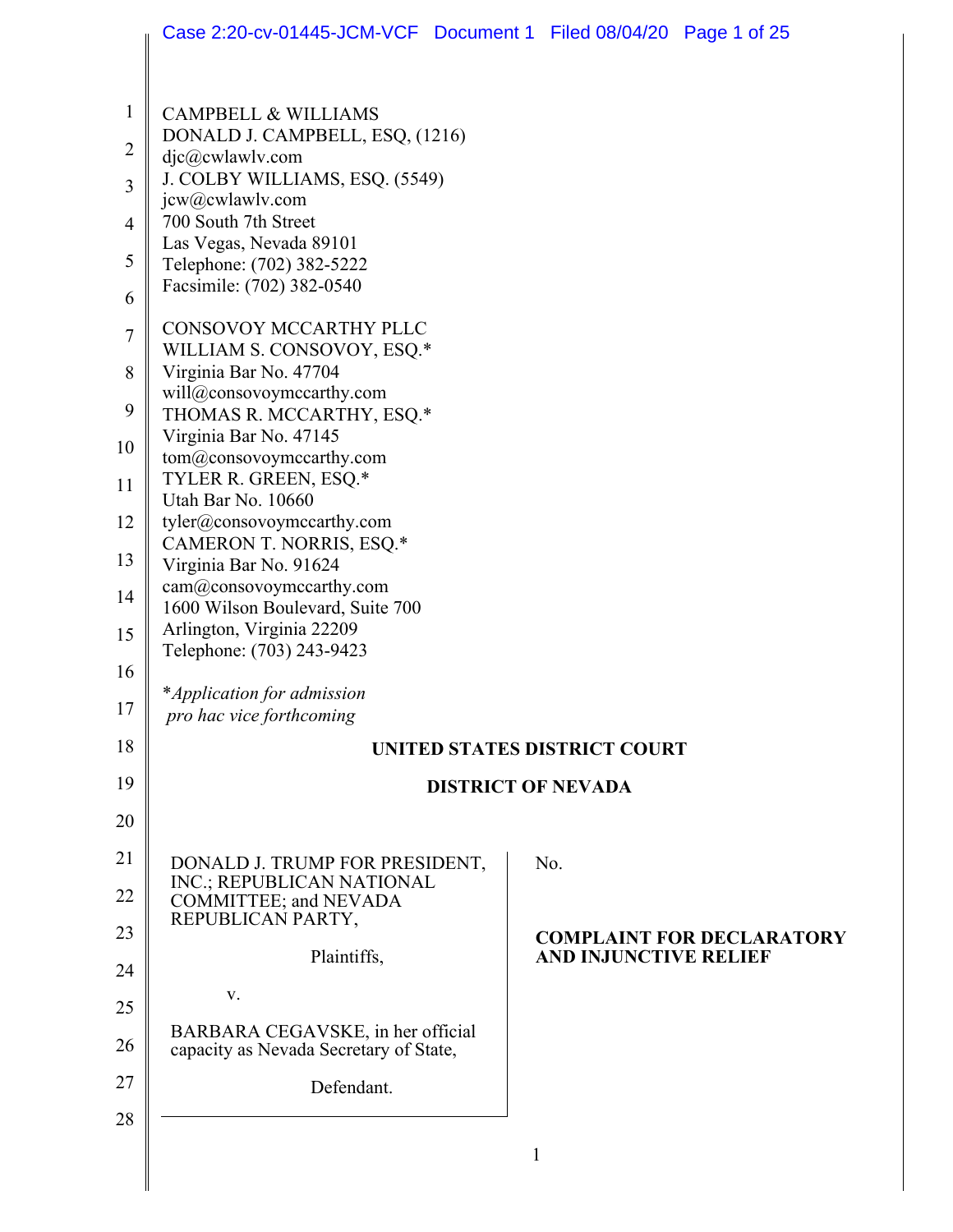1 2 3 4 Plaintiffs Donald J. Trump for President, Inc., the Republican National Committee, and the Nevada Republican Party bring this action to challenge Assembly Bill 4—a bill passed on Sunday, August 2, 2020, during the 32nd Special Session of the Nevada Legislature. Plaintiffs allege as follows:

#### **INTRODUCTION**

6 7 8 9 10 11 12 1. Every American who is eligible to vote should be able to freely do so. Robust participation in our biennial elections strengthens the Nation's civic fibers, allowing the United States of America to retain its place as the world's preeminent constitutional republic. Thus, Republicans have always supported efforts to make it easier for voters to cast their ballot. At the same time, however, the electoral process cannot function properly if it lacks integrity and results in chaos. Put simply, the American people must be able to trust that the result is the product of a free and fair election.

13 14 15 16 17 18 19 2. Nevada's recently enacted election laws—collectively, AB4—fall far short of this standard. On a straight-party-line vote taken on a Sunday afternoon, the Nevada Legislature passed a 60-page, single-spaced bill first introduced shortly after noon the previous Friday. AB4 adds more than 25 new election-related sections to the Nevada Revised Statutes and amends more than 60 others. Many of those provisions will undermine the November election's integrity. Some go beyond that, crossing the line that separates bad policy judgments from enactments that violate federal law or the United States Constitution.

20 21 22 23 3. Hence this lawsuit. Our elections must occur under valid laws. Under the U.S. Constitution, states have broad discretion to decide how to conduct their elections. But their election laws must comply with the higher law of the U.S. Constitution and with federal laws enacted under it.

24 25 26 27 28 4. Exercising its constitutional power under the Elections Clause and the Electors Clause, Congress has established a uniform, national day to elect members of Congress and to appoint presidential electors. *See* 2 U.S.C. §§ 1, 7; 3 U.S.C. §1. AB4 contravenes those valid federal laws by requiring elections officials to accept and count ballots received after Election Day *even when* those ballots lack objective evidence that voters cast them on or before Election Day. In short,

2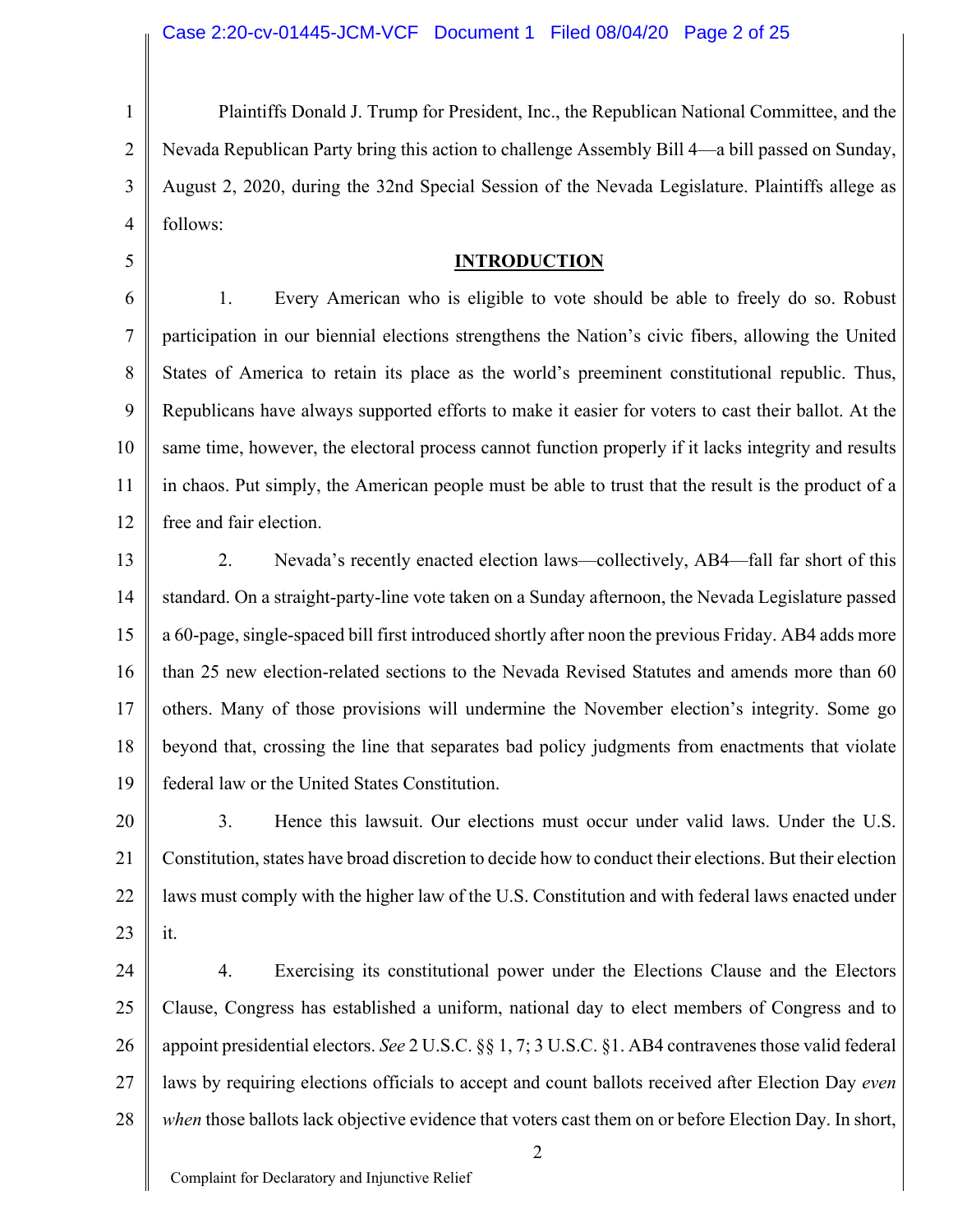1 2 AB4 effectively postpones and prolongs Nevada's 2020 general election past the Election Day established by Congress.

3 4 5 6 5. Other provisions in AB4 lack clear standards to guide the actions of county and city officials administering certain parts of Nevada's elections. AB4 thus will result in the State treating Nevada voters differently based on nothing more than their county of residence. That disparate treatment violates their Fourteenth Amendment right to the equal protection of the laws.

7 8 9 6. The combined effect of those problems, and others described below, will be to dilute the votes of some Nevada voters, thereby infringing their right to vote under the Fourteenth Amendment.

10 11 12 13 14 15 16 17 18 19 7. New York's June 2020 primary election confirms that these are not hypothetical concerns. "Elections officials in New York City widely distributed mail-in ballots for the primary on June 23." Jesse McKinley, *Why the Botched N.Y.C. Primary Has Become the November Nightmare*, N.Y. Times (Aug. 3, 2020), https://nyti.ms/3fvDrhx. "Now, nearly six weeks later, two closely watched congressional races remain undecided, and major delays in counting a deluge of 400,000 mail-in ballots and other problems are being cited as examples of the challenges facing the nation as it looks toward conducting the November general election during the pandemic." *Id.* Yet as those very problems unfolded, Nevada's Democratic leadership still introduced and passed AB4 on a weekend, straight-party-line vote. No one should be surprised that such a process produced legislation bearing constitutional flaws.

20 21

### **JURISDICTION AND VENUE**

8. For all these reasons and those alleged below, AB4 is illegal and must be enjoined.

22 23 9. This Court has subject matter jurisdiction because this action arises under the Constitution and laws of the United States. 28 U.S.C. §§1331 & 1343.

24 25 10. Venue is proper because a substantial part of the events giving rise to the claims occurred in this District, and the Defendants reside in this District. *Id.* §1391.

26 27 28 **PARTIES** 11. Plaintiff Donald J. Trump for President, Inc. is the principal committee for President Donald J. Trump's reelection campaign.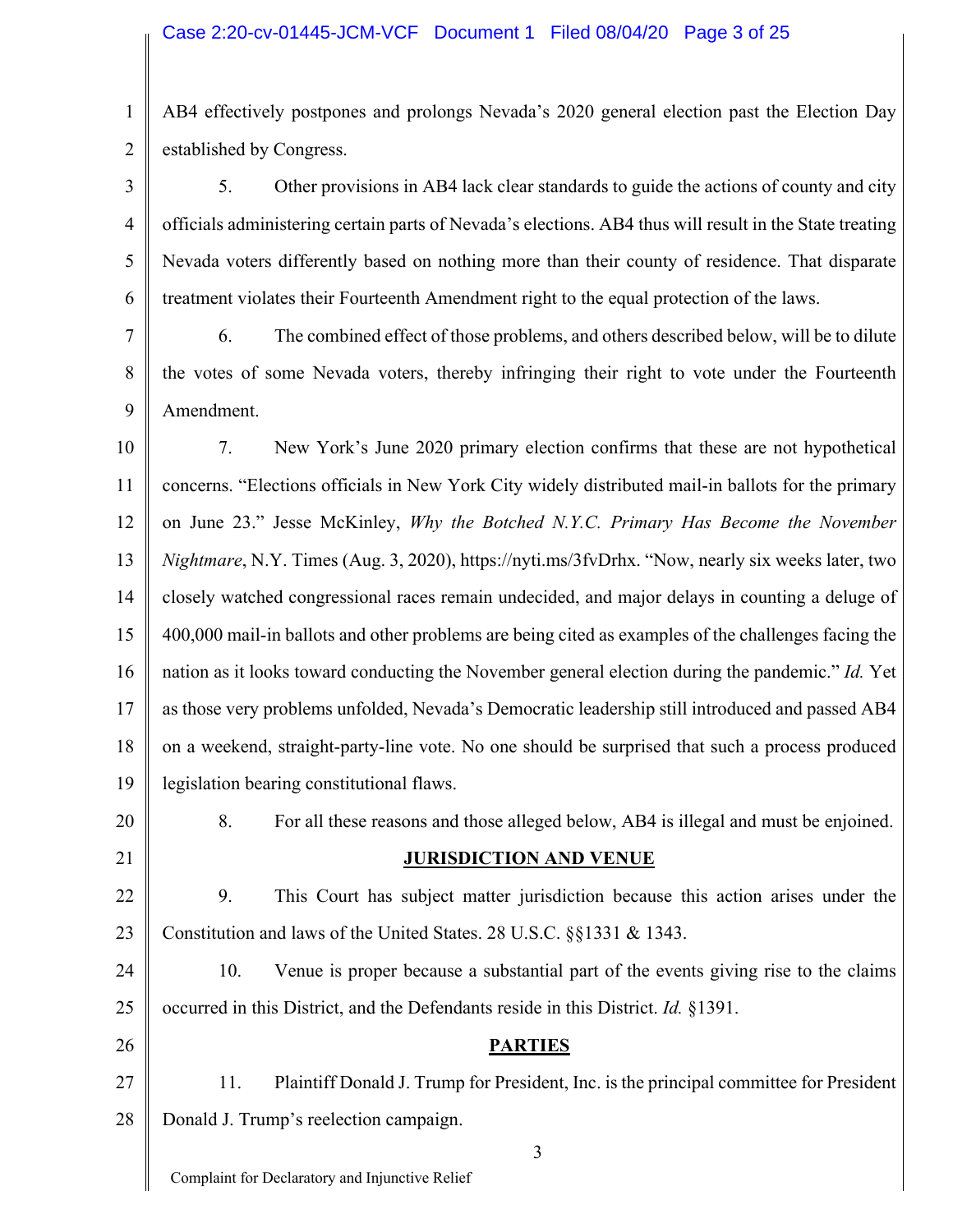2 3 4

1

12. Plaintiff Republican National Committee (RNC) is a national political party with its principal place of business at 310 First Street S.E., Washington D.C., 20003.

13. The RNC organizes and operates the Republican National Convention, which nominates a candidate for President and Vice President of the United States.

5 6 7 14. The RNC represents over 30 million registered Republicans in all 50 states, the District of Columbia, and the U.S. territories. It is comprised of 168 voting members representing state Republican Party organizations, including three members who are registered voters in Nevada.

8 9 10 11 12 15. The RNC works to elect Republican candidates to state and federal office. In November 2020, its candidates will appear on the ballot in Nevada for most federal and state offices. In elections for the U.S. House of Representatives, for example, the Cook Political Report lists two of Nevada's four house races as "competitive," with one of those as "likely Democratic" and the other as "lean Democratic."

13 14 15 16 16. The RNC has a vital interest in protecting the ability of Republican voters to cast, and Republican candidates to receive, effective votes in Nevada elections and elsewhere. The RNC brings this suit to vindicate its own rights in this regard, and in a representational capacity to vindicate the rights of its members, affiliated voters, and candidates.

17 18 19 20 21 17. The RNC also has an interest in preventing AB4's constitutionally problematic changes to Nevada election law. Major or hasty changes confuse voters, undermine confidence in the electoral process, and create incentive to remain away from the polls. Thus, AB4 forces the RNC to divert resources and spend significant amounts of money educating Nevada voters on those changes and encouraging them to still vote.

22 23 24 25 26 27 28 18. Plaintiff Nevada Republican Party (NVGOP) is a political party in Nevada with its principal place of business at 2810 West Charleston Blvd. #69, Las Vegas, NV 89102. The Nevada Republican Central Committee (NRCC) is the NVGOP's governing body. The NVGOP and NRCC exercise their federal and state constitutional rights of speech, assembly, petition, and association to "provide the statutory leadership of the Nevada Republican Party as directed in the Nevada Revised statutes," to "recruit, develop, and elect representative government at the national, state, and local levels," and to "promote sound, honest, and representative government at the national,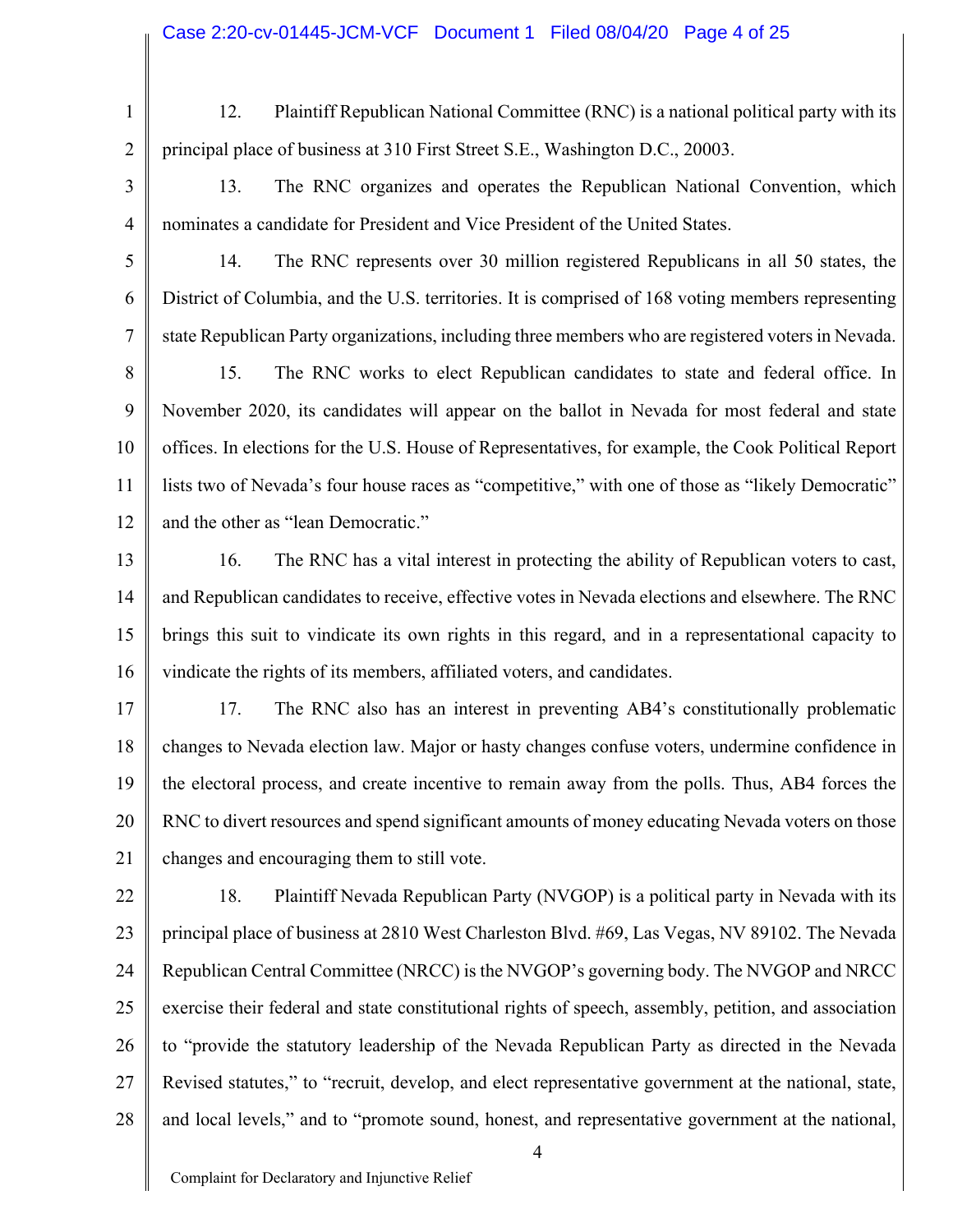## Case 2:20-cv-01445-JCM-VCF Document 1 Filed 08/04/20 Page 5 of 25

 $\mathbf{I}$  $\overline{\phantom{a}}$ 

| 1              | state and local levels." NRCC Bylaws, art. II, §§1.A-1.C.                                                                                                                    |  |
|----------------|------------------------------------------------------------------------------------------------------------------------------------------------------------------------------|--|
| $\overline{2}$ | The NVGOP represents over 600,000 registered Republican voters in Nevada as of<br>19.                                                                                        |  |
| 3              | August 2020.                                                                                                                                                                 |  |
| $\overline{4}$ | 20.<br>The NVGOP has the same interests in this case, and seeks to vindicate those interests                                                                                 |  |
| 5              | in the same ways, as the RNC.                                                                                                                                                |  |
| 6              | Defendant Barbara Cegavske is the Secretary of State of Nevada. She serves "as the<br>21.                                                                                    |  |
| 7              | Chief Officer of Elections" for Nevada and "is responsible for the execution and enforcement of                                                                              |  |
| 8              | the provisions of title 24 of NRS and all other provisions of state and federal law relating to                                                                              |  |
| 9              | elections in" Nevada. NRS 293.124. She is sued in her official capacity.                                                                                                     |  |
| 10             | <b>BACKGROUND</b>                                                                                                                                                            |  |
| 11             | State laws that set the time, place, and manner of elections for federal offices cannot<br>I.<br>conflict with contrary federal law or with federal constitutional commands. |  |
| 12             | 22.<br>The U.S. Constitution's Elections Clause vests state legislatures with power to set                                                                                   |  |
| 13             | the time, place, and manner of congressional elections. U.S. Const., art. I, §4, cl. 1.                                                                                      |  |
| 14             | 23.<br>But the Elections Clause also reserves to "Congress" the power to "at any time by                                                                                     |  |
| 15             | Law make or alter such Regulations, except as to the Places of chusing Senators." Id.                                                                                        |  |
| 16             | A law governs "the election' of a Senator or Representative" when it "plainly<br>24.                                                                                         |  |
| 17             | refer[s] to the combined actions of voters and officials meant to make a final selection of an                                                                               |  |
| 18             | officeholder." Foster v. Love, 522 U.S. 67, 71 (1997).                                                                                                                       |  |
| 19             | 25.<br>Exercising its constitutional power to pass laws governing elections for federal                                                                                      |  |
| 20             | offices, Congress has established one specific day as the uniform, national Election Day for                                                                                 |  |
| 21             | members of the United States House of Representatives and of the United States Senate. For both                                                                              |  |
| 22             | offices, the "Tuesday next after the 1st Monday in November" is "the day for the election." 2 U.S.C.                                                                         |  |
| 23             | §7 (elections for members of the House of Representatives held on that day "in every even                                                                                    |  |
| 24             | numbered year"); see also id. §1 (Senators to be elected "[a]t the regular election held in any State                                                                        |  |
| 25             | next preceding the expiration of the term for which any Senator was elected to represent such State                                                                          |  |
| 26             | in Congress, at which a Representative to Congress is regularly by law to be chosen").                                                                                       |  |
| 27             | 26.<br>The U.S. Constitution also vests in "Congress" the power to "determine the Time of                                                                                    |  |
| 28             |                                                                                                                                                                              |  |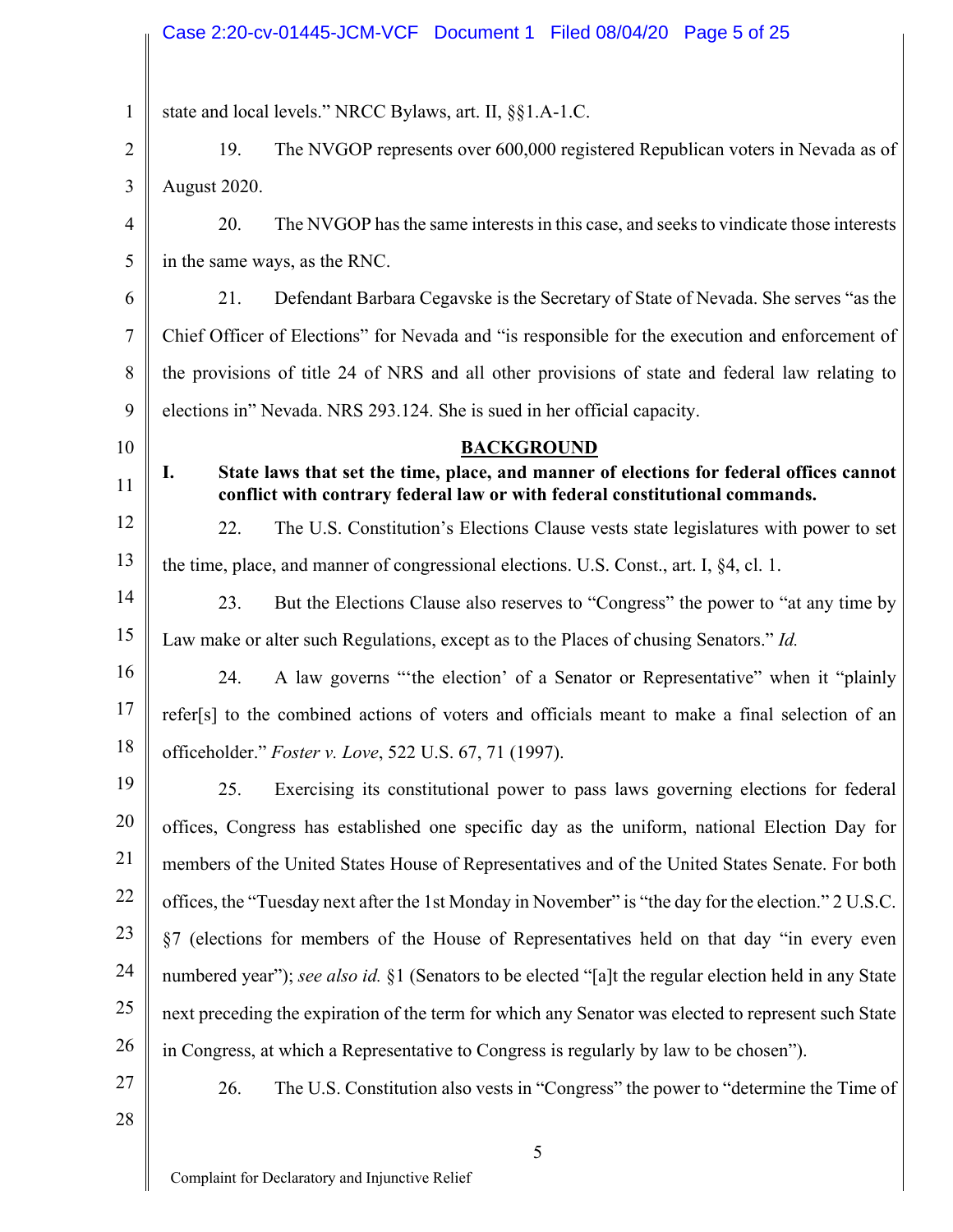#### Case 2:20-cv-01445-JCM-VCF Document 1 Filed 08/04/20 Page 6 of 25

1

2

3

5

chusing the Electors" for the offices of President and Vice President. U.S. Const. art. II, §1, cl. 4.

4 27. Exercising that power, Congress has established that "[t]he electors of President and Vice President shall be appointed, in each State, on the Tuesday next after the first Monday in November, in every fourth year succeeding every election of a President and Vice President." 3 U.S.C. §1.

6 7 8 28. Combined, 2 U.S.C. §§1, 7, and 3 U.S.C. §1 establish the Tuesday after the first Monday in November as the uniform, national Election Day for members of Congress and as the uniform, national day for appointing electors for President and Vice President.

9 10 11 12 13 14 29. Those "uniform rules for federal elections" are both "binding on the States" and superior to conflicting state law: "'[T]he regulations made by Congress are paramount to those made by the State legislature; and if they conflict therewith, the latter, so far as the conflict extends, ceases to be operative.'" *Foster*, 522 U.S. at 69 (quoting *Ex parte Siebold*, 100 U.S. 371, 384 (1879)). In other words, if a state law governing elections for federal offices "conflicts with federal law," that state law is "void." *Id.* at 74.

15 16 17 30. State election laws must also comport with federal constitutional requirements. For example, state election laws may not "deny to any person within" the state's "jurisdiction the equal protection of the laws." U.S. Const. amend. XIV, §1.

18 19 20 21 22 23 24 31. According to the Supreme Court, the Fourteenth Amendment of the U.S. Constitution protects the "the right of all qualified citizens to vote, in state as well as in federal elections." *Reynolds v. Sims*, 77 U.S. 533, 554 (1964). "Obviously included within the right to [vote], secured by the Constitution, is the right of qualified voters within a state to cast their ballots and have them counted." *United States v. Classic*, 313 U.S. 299, 315 (1941). "[T]he right to have the vote counted" means counted "at full value without dilution or discount." *Reynolds*, 377 U.S. at 555 n.29 (quoting *South v. Peters,* 339 U.S. 276, 279 (1950) (Douglas, J., dissenting)).

25 26 27 28 32. Both direct denials and practices that otherwise promote fraud and dilute the effectiveness of individual votes, thus, can violate the Fourteenth Amendment. *See id.* at 555 ("[T]he right of suffrage can be denied by a debasement or dilution of the weight of a citizen's vote just as effectively as by wholly prohibiting the free exercise of the franchise.").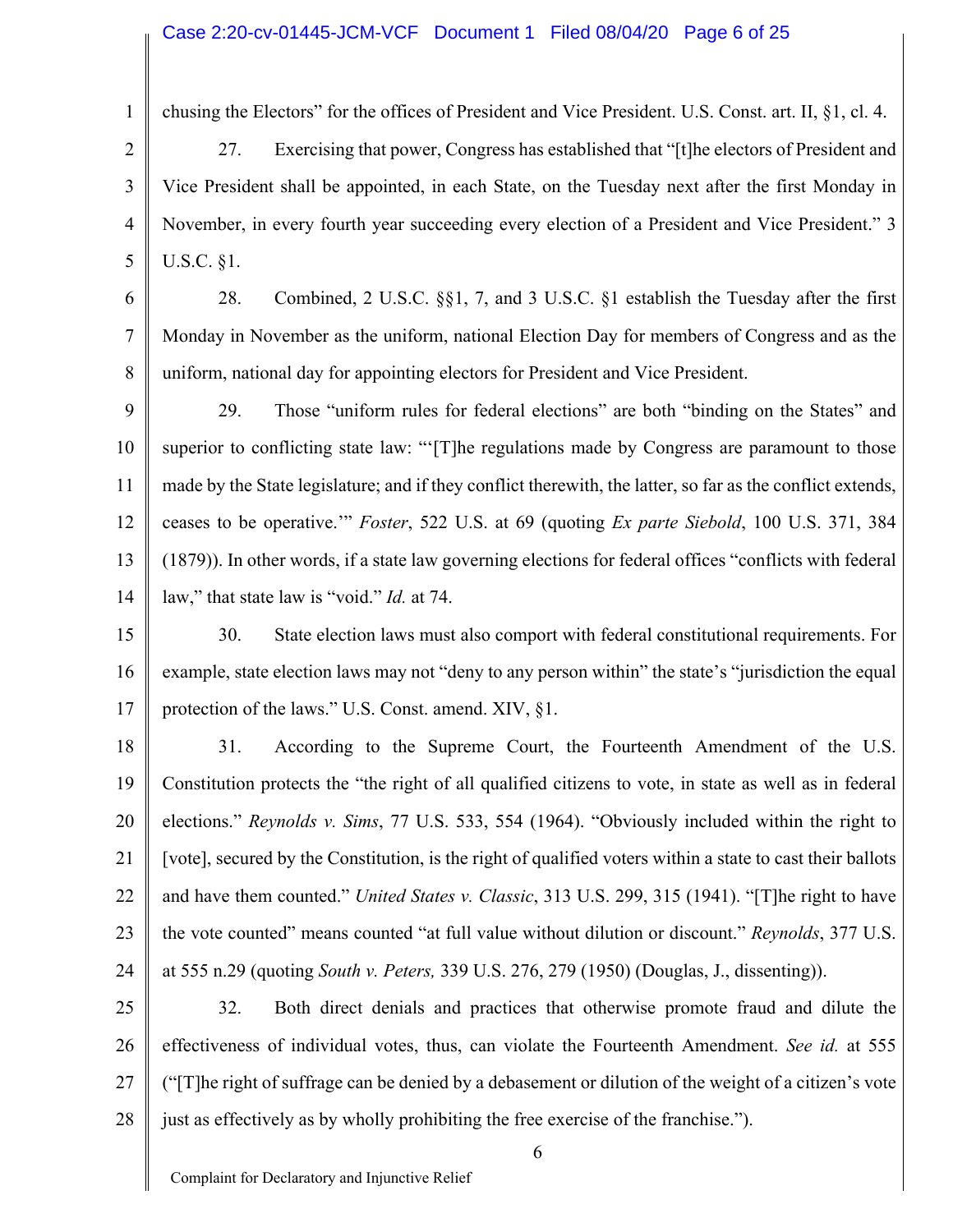#### Case 2:20-cv-01445-JCM-VCF Document 1 Filed 08/04/20 Page 7 of 25

- 1 2 3 4 33. *"*Every voter in a federal … election, whether he votes for a candidate with little chance of winning or for one with little chance of losing, has a right under the Constitution to have his vote fairly counted, without its being distorted by fraudulently cast votes." *Anderson v. United States*, 417 U.S. 211, 227 (1974); *see also Baker v. Carr*, 369 U.S. 186, 208 (1962).
- 5

6

7

8

26

34. Fraudulent votes "debase[]" and "dilute" the weight of *each* validly cast vote. *See Anderson*, 417 U.S. at 227. When it comes to "'dilut[ing] the influence of honest votes in an election,'" whether the dilution is "'in greater or less degree is immaterial'"; it is a violation of the Fourteenth Amendment. *Id.* at 226.

9 10 11 12 13 14 15 16 35. The Equal Protection Clause of the U.S. Constitution requires States to "'avoid arbitrary and disparate treatment of the members of its electorate.'" *Charfauros v. Bd. of Elections*, 249 F.3d 941, 951 (9th Cir. 2001) (quoting *Bush v. Gore*, 531 U.S. 98, 105 (2000)); *see also Dunn v. Blumstein*, 405 U.S. 330, 336 (1972) ("[A] citizen has a constitutionally protected right to participate in elections on an equal basis with other citizens in the jurisdiction."); *Gray v. Sanders*, 372 U.S. 368, 380 (1963) ("The idea that every voter is equal to every other voter in his State, when he casts his ballot in favor of one of several competing candidates, underlies many of [the Supreme Court's] decisions.").

17 18 19 20 36. "[T]reating voters differently" thus "violate[s] the Equal Protection Clause" when the disparate treatment is the result of arbitrary, ad hoc processes. *Charfauros*, 249 F.3d at 954. Indeed, a "minimum requirement for nonarbitrary treatment of voters [is] necessary to secure the fundamental right" to vote. *Bush*, 531 U.S. at 105.

21 22 23 24 25 37. The use of "standardless" procedures can violate the Equal Protection Clause. *Bush*, 531 U.S. at 103. "The problem inheres in the absence of specific standards to ensure … equal application" of even otherwise unobjectionable principles. *Id.* at 106. Any voting system that involves discretion by decisionmakers about how or where voters will vote must be "confined by specific rules designed to ensure uniform treatment." *Id.* at 106.

**II. Nevada law regulates the time, place, and manner of elections for federal offices.**

27 28 38. The Nevada Legislature has exercised its power under the Elections Clause to pass laws regulating the time, place, and manner of elections for federal officers from Nevada. *See, e.g.*,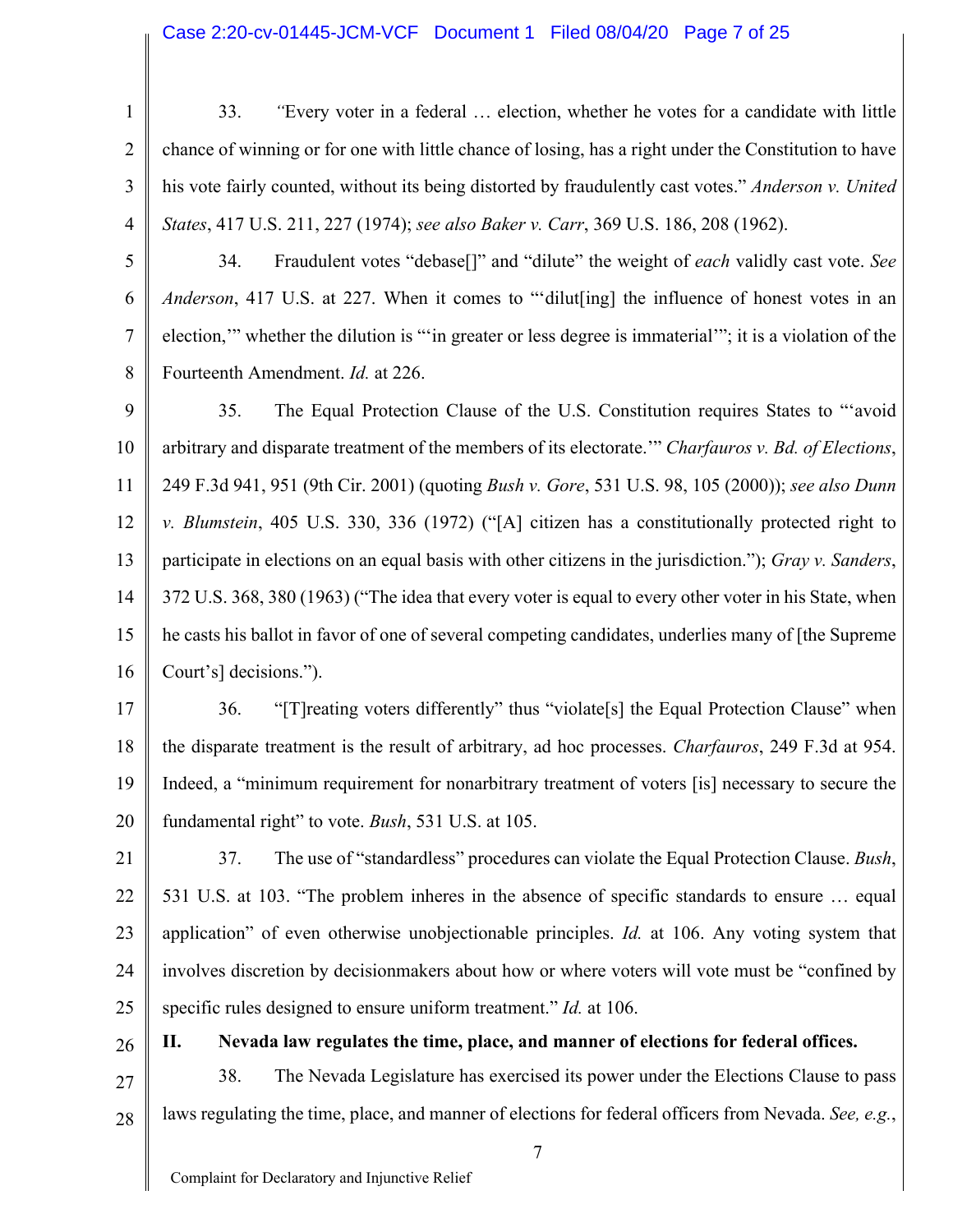1 NRS Chapters 293, 298, 304.

2 3 4 39. For example, Nevada law regulates the administration of primary elections, including setting rules for becoming a candidate for federal and state office and for how those candidates qualify for the primary-election ballot. *See, e.g.*, NRS 293.175-293.190.

5 6 7 8 9 10 11 40. Nevada law also regulates the administration of general elections. Among other things, Nevada law establishes at least five different ways that Nevadans may vote in a general election: by in-person voting at the polls, NRS 293.270-293.307; by provisional ballot, NRS 293.3078-293.3086; by absent ballot voting, NRS 293.3088-293.340; by voting in mailing precincts, NRS 293.343-293.355; and by early in-person voting, NRS 293.356-293.361. Nevada law also establishes how ballots are to be counted and the returns are to be canvassed. NRS 293.3625**-**293.397.

12

13 14 41. Among those voting options, Nevadans historically have chosen overwhelmingly to vote in person. Consider just the past two election cycles, where the Secretary's own data show that 9 of every 10 ballots cast have been in-person votes.

15 16 17 18 19 42. In Nevada's 2016 primary election, 89.49% of the total ballots cast were in-person votes cast during early voting (50.53% of total ballots) or on Election Day (38.96% of total ballots). Absent ballots constituted just 9.30% of total ballots cast, and the remaining 1.21% of total ballots cast were mailing ballots. Office of Nev. Sec'y of State Barbara K. Cegavske, 2016 Primary Election Turnout (June 23, 2016), https://bit.ly/31dPyux.

20 21 22 23 24 43. In Nevada's 2016 general election, 93.02% of the total ballots cast were in-person votes cast during early voting (62.41% of total ballots) or on Election day (30.61% of total ballots). Absent ballots constituted just 6.41% of total ballots cast, and the remaining 0.57% of total ballots cast were mailing ballots. Office of Nev. Sec'y of State Barbara K. Cegavske, 2016 General Election Turnout (Feb. 10, 2017), https://bit.ly/3a0U9nS.

25 26 27 28 44. Nevadans' overwhelming preference for voting in person remained unchanged two years later. In Nevada's 2018 primary election, 92.1% of the total ballots cast were in-person votes cast during early voting (47.75% of total ballots) or on Election Day (44.35% of total ballots). Absent ballots constituted just 7.21% of total ballots cast, and the remaining 0.69% of total ballots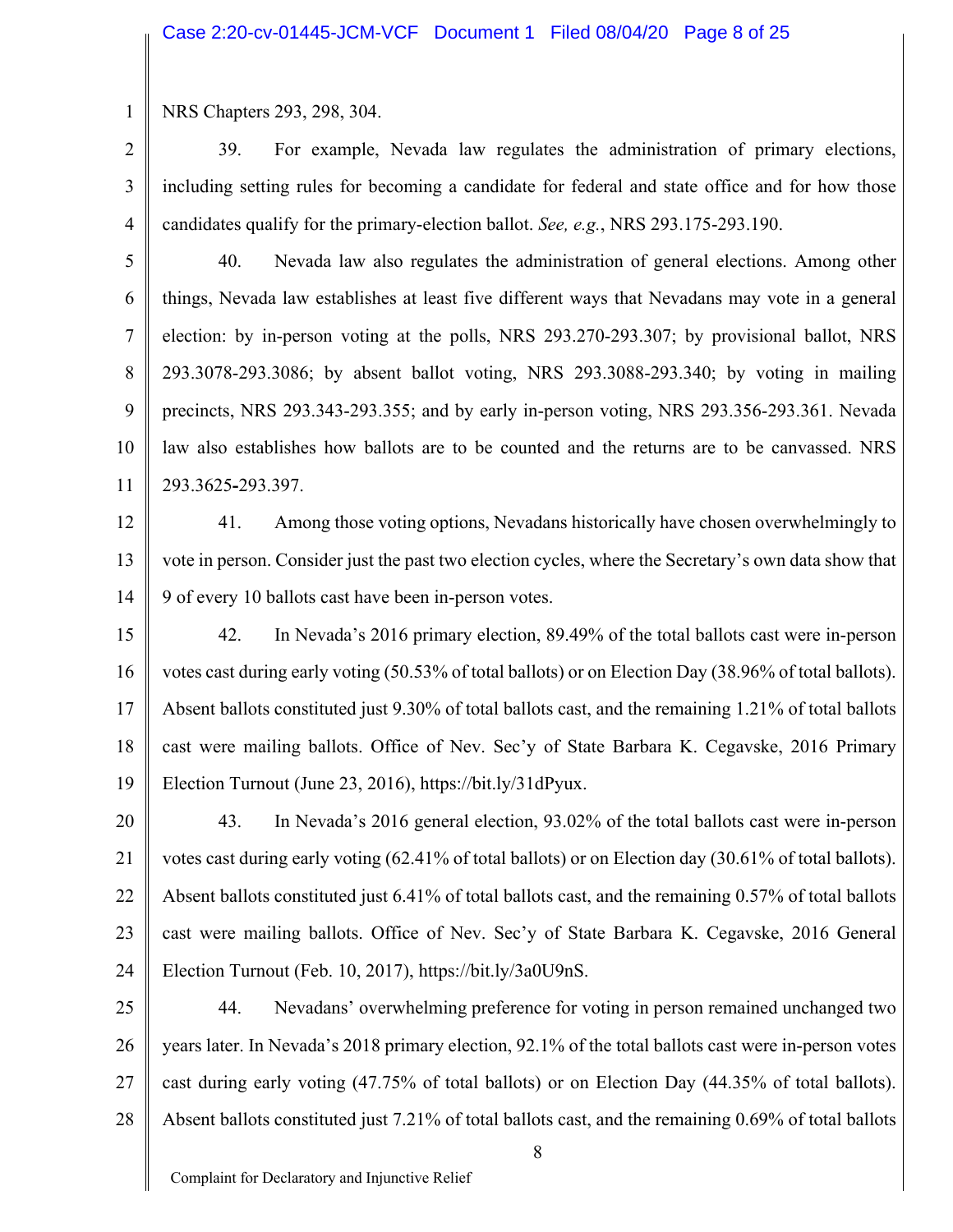1 2 cast were mailing ballots. Office of Nev. Sec'y of State Barbara K. Cegavske, 2018 Primary Election Turnout (July 10, 2018), https://bit.ly/3fyX6NH.

3

4

5

6

7

45. So too for Nevada's 2018 general election. There, 91.04% of the total ballots cast were in-person votes cast during early voting (56.80% of total ballots) or on Election day (34.24% of total ballots). Absent ballots constituted just 8.57% of total ballots cast, and the remaining 0.39% of total ballots cast were mailing ballots. Office of Nev. Sec'y of State Barbara K. Cegavske, 2018 General Election Turnout (Nov. 20, 2018), https://bit.ly/31kS81E.

8 9 10 11 12 13 14 15 16 17 18 46. For Nevada's 2020 primary election, however, all that changed. On March 24, 2020, Secretary Cegavske announced that Nevada's June 9, 2020, primary election would be an all-mail election due to "the many uncertainties surrounding the COVID-19 pandemic." *Secretary Cegavske Announces Plan to Conduct the June 9, 2020 Primary Election by All Mail* (Mar. 24, 2020), https://bit.ly/33mZt3p. The Secretary directed county and city elections officials to mail absent ballots to all active registered voters, who could return those ballots by mail in a postageprepaid envelope or by dropping the ballot in person at a designated county location. *See id.* But the Secretary assured Nevadans that despite the move to an all-mail election, "at least one in-person polling location will be available in each county for the June 9, 2020 primary election" to "accommodate same-day voter registration" and to help "voters who have issues with the ballot that was mailed to them." *Id.*

19 20 21 22 23 24 25 26 27 28 47. Nearly a month later, the Democratic National Committee, the Nevada State Democratic Party, related entities, and four individual Nevadans sued Secretary Cegavske, the Clark County Registrar of Voters, the county clerks of Washoe and Elko Counties, and Nevada Attorney General Aaron Ford in Nevada state court. *See* Compl., *Corona et al. v. Cegavske et al.*, No. 20-OC-00064-I-B (1st Judicial Dist. Apr. 16, 2020). Those plaintiffs contended, among other things, that the Secretary's plan unconstitutionally burdened Nevadans' right to vote. They sought an order requiring elections officials (1) to open *more* in-person voting places, and (2) to mail absent ballots not just to active registered voters but also to *inactive* voters—persons the State had learned, principally from return-mail notices from the U.S. Postal Service, no longer lived at the address where they had registered to vote. The Republican National Committee and the Nevada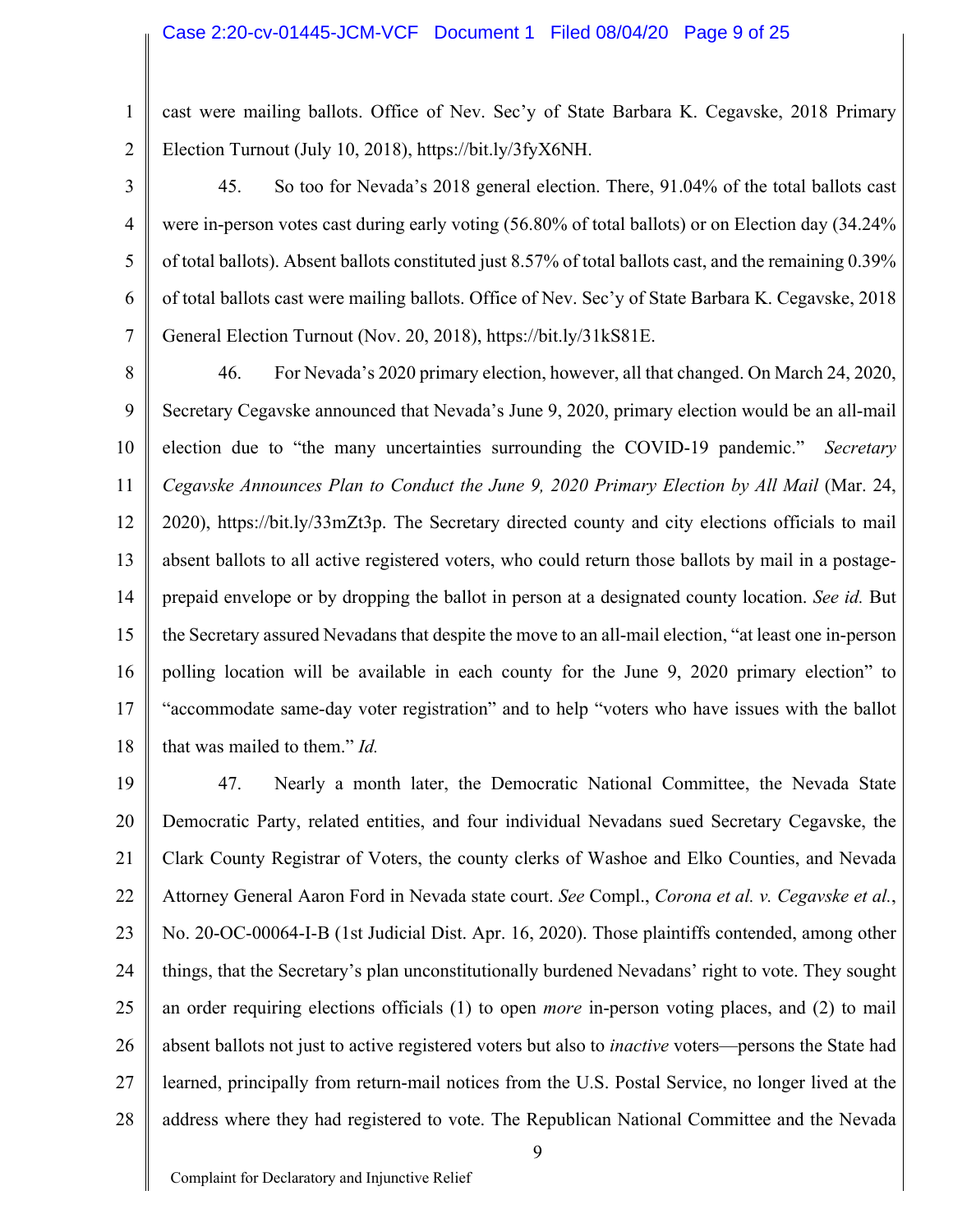#### Case 2:20-cv-01445-JCM-VCF Document 1 Filed 08/04/20 Page 10 of 25

Republican Party successfully intervened as defendants in the *Corona* case.

2 3 4 48. The plaintiffs in *Corona* moved for a preliminary injunction. Secretary Cegavske and Attorney General Ford, the Washoe and Elko County Clerks, and the RNC and NVGOP opposed the motion.

5 6 7 8 49. But on the day his opposition brief was due, the Clark County Registrar told the plaintiffs and other parties that the Clark County Commission had instructed him both to open additional in-person voting places in Clark County and to mail ballots to all Clark County active *and inactive* registered voters.

9 10 11 50. After receiving notice of Clark County's concessions, the *Corona* plaintiffs withdrew their motion for a preliminary injunction. And Clark County conducted the primary election as it said it would.

12 13 14 15 16 51. The consequences of this hurried switch—from Nevada elections occurring 90% by in-person voting to an all-mail election—should surprise no one. The *Las Vegas Review-Journal* reported that, within the first week of voting in Nevada's first-ever all-mail primary, photographic evidence surfaced of numerous ballots "tossed in trash cans and littering apartment mailbox areas" in Clark County.

17 18 19 52. On May 8, 2020, one Clark County voter found "about a dozen ballots pinned to the complex's bulletin board or otherwise thrown around." Over the next few days, he found many more in nearby trash cans.

20 21 53. In a different apartment complex, another voter saw ballots "sticking out of residents' mailboxes and 'at least a dozen' were sitting in nearby garbage cans."

22

1

54. Another resident received a ballot at her home addressed to her deceased mother.

23 24 25 26 27 55. A U.S. Postal Service worker serving the area witnessed the breadth of the problem. She recounted that, over the course of multiple days, she saw an "influx of absentee ballots"—as many as 100 in a single day—that were "'no good,'" often because they had been sent to recipients who had moved or died. "In all, she said there were thousands [of ballots] sitting in crates with no additional safeguards and marked to be sent back to the county."

28

56. Nevada is not the only jurisdiction that experienced those types of problems after a

Complaint for Declaratory and Injunctive Relief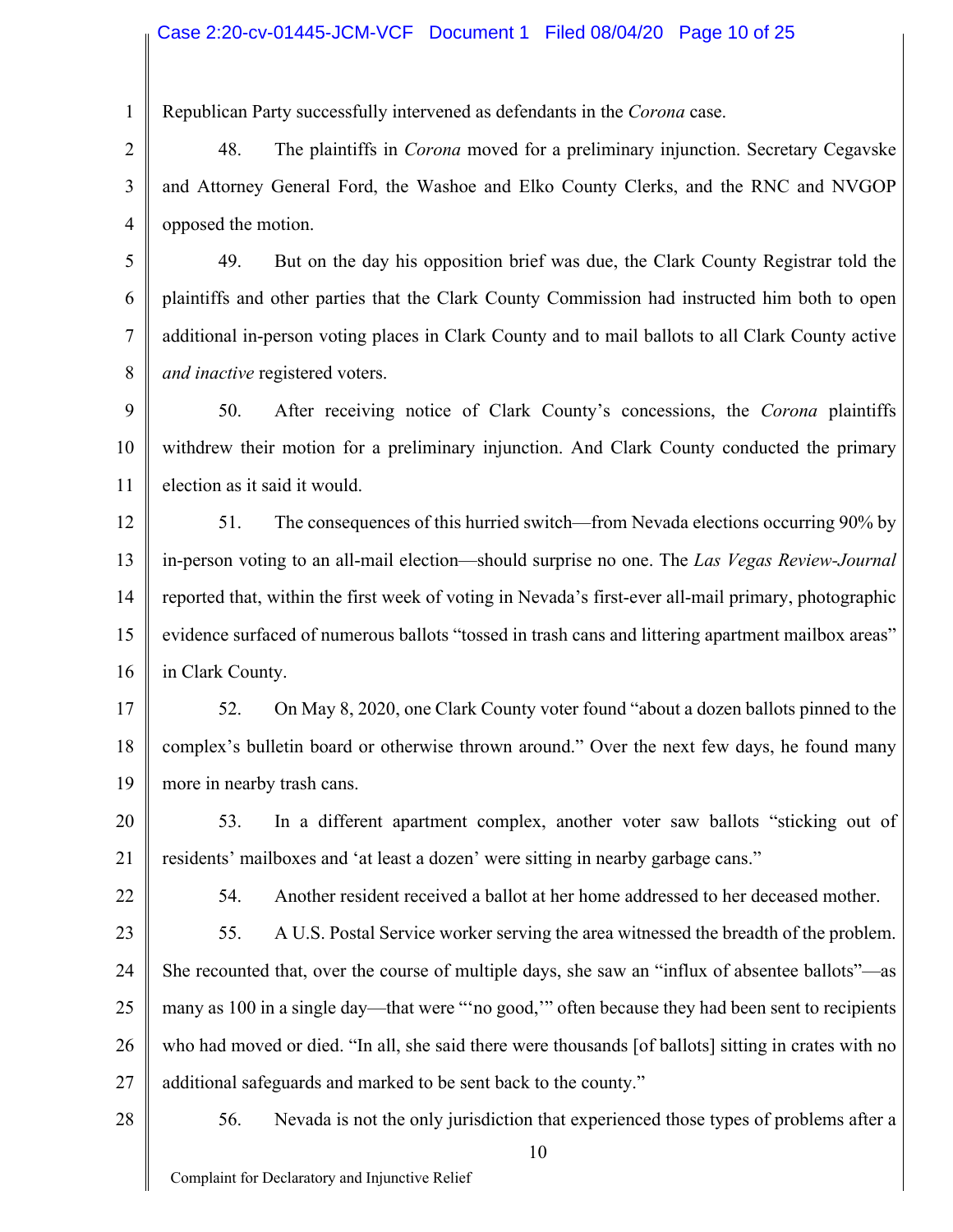#### Case 2:20-cv-01445-JCM-VCF Document 1 Filed 08/04/20 Page 11 of 25

1 hurried switch to mail-in voting for its Spring 2020 elections.

2 3 4 57. The New Jersey media has reported that similar problems took root in Paterson, New Jersey in the May 12 election for Second Ward City Council—the "first election in state history that was contested only by mail-in voting."

5 6 58. More than 800 mail-in ballots were set aside in Paterson due to suspicion that they were gathered illegally.

7 8 59. Hundreds of mail-in ballots were collected from *single* mailboxes. In one case, 366 ballots were picked up from the same mailbox.

9 10 60. In some cases, "large quantities of mail-in ballots were fastened together with a rubber-band and dropped at the same location."

11 12 13 61. There have been reports of Paterson voters not receiving their ballots as well as reports of "letter carriers leaving massive numbers of ballots in a bin at a particular apartment building."

14 15 16 17 18 62. In addition, one candidate reported that many people's "votes were paid for and still others who had no idea that they voted or who they voted for because someone filled out a mail-in ballot for them." Things are so bad that a court has temporarily blocked the winning candidate from taking office. *See* Joe Malinconico, *Paterson councilman-elect charged with election fraud can't take office, judge rules*, Patterson Press (June 30, 2020), https://njersy.co/3gsZarF.

19 20 21 22 23 24 25 26 27 63. Those facts confirm the common-sense conclusion of the Commission on Federal Election Reform—a bipartisan commission chaired by former President Jimmy Carter and James Baker, and cited extensively by the U.S. Supreme Court—that absentee voting is "the largest source of potential voter fraud." *Building Confidence in U.S. Elections* 46, https://bit.ly/3dXH7rU (*Carter-Baker Report*). Many well-regarded commissions and groups of diverse political affiliation agree that "when election fraud occurs, it usually arises from absentee ballots." Michael T. Morley, *Election Emergency Redlines* 2, https://bit.ly/3e59PY1 (Morley, *Redlines*). Such fraud is easier to do and harder to detect. As one federal court put it, "absentee voting is to voting in person as a takehome exam is to a proctored one." *Griffin v. Roupas*, 385 F.3d 1128, 1131 (7th Cir. 2004).

28

64. "Absentee balloting is vulnerable to abuse in several ways." For one, ballots are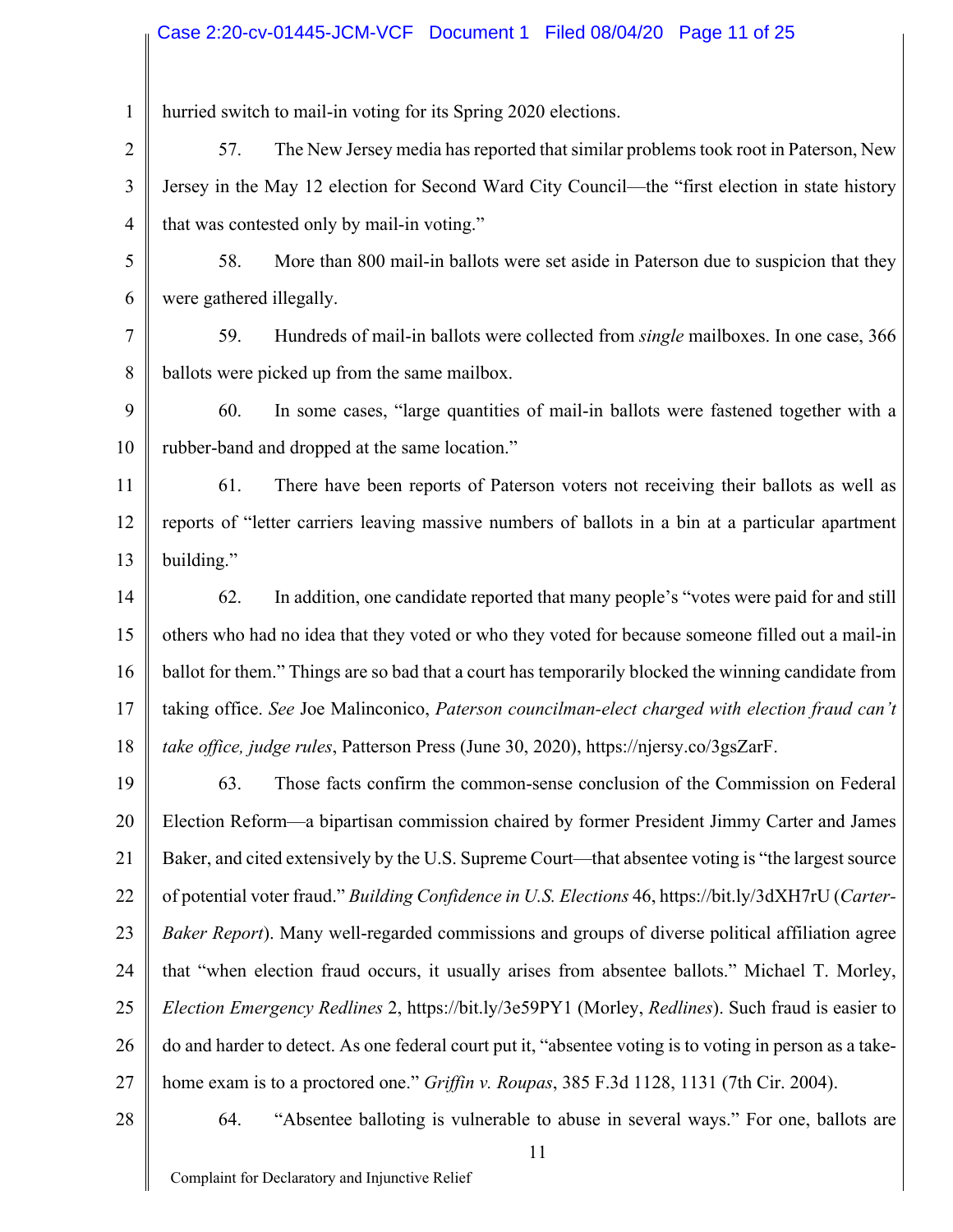#### Case 2:20-cv-01445-JCM-VCF Document 1 Filed 08/04/20 Page 12 of 25

1 2 3 4 5 6 sometimes "mailed to the wrong address or to large residential buildings" and "might get intercepted." *Carter-Baker Report* 46. For another, absentee voters "who vote at home, at nursing homes, at the workplace, or in church are more susceptible to pressure, overt and subtle, or to intimidation." *Id.* And "[v]ote buying schemes are far more difficult to detect when citizens vote by mail." *Id.* For example, "[i]ndividuals can sign and sell their absentee ballot," or "[o]ne spouse can coerce the other to sign the ballot and hand it over to them to vote fraudulently."

7 8 65. This risk of abuse is magnified by the fact that "many states' voter registration databases are outdated or inaccurate." Morley, *Redlines* 2.

9 10 11 12 13 66. A 2012 study from the Pew Center on the States—which the U.S. Supreme Court cited in a recent case—found that "[a]pproximately 24 million—one of every eight—voter registrations in the United States are no longer valid or are significantly inaccurate"; "[m]ore than 1.8 million deceased individuals are listed as voters"; and "[a]pproximately 2.75 million people have registrations in more than one state."

14 15 16 17 18 19 67. Similarly, a 2010 study by the Caltech/MIT Voting Technology Project found that roughly 9% of listed registration records in the United States are invalid." On top of those invalid records, "in the typical state 1 in 65 records is duplicative, meaning that the same registrant is listed multiple times." The same study found that "[i]n the typical state, 1 in 40 counted votes in the 2008 general election cannot be matched to a registrant listed as having voted" and that "1 in 100 listed registrants is likely to be deceased."

20 21 68. Federal law recognizes those risks of voting by mail and thus requires certain firsttime voters to present identification. *See* 52 U.S.C. § 21083(b).

22

#### **III. In a special session on a weekend vote, the Nevada Legislature passes AB4.**

23 24 25 26 27 28 69. After Nevada's June 2020 primary election, the *Corona* plaintiffs amended their complaint. The plaintiffs' new claims raised constitutional challenges to Nevada laws that banned ballot harvesting—the process of third parties unrelated to a voter collecting and returning that voter's absent ballot. They also challenged the Nevada laws requiring election officials to verify a voter's signature on an absent ballot against the signature on the voter's registration. The parties conducted expedited discovery on those claims throughout July 2020 to prepare for a one-week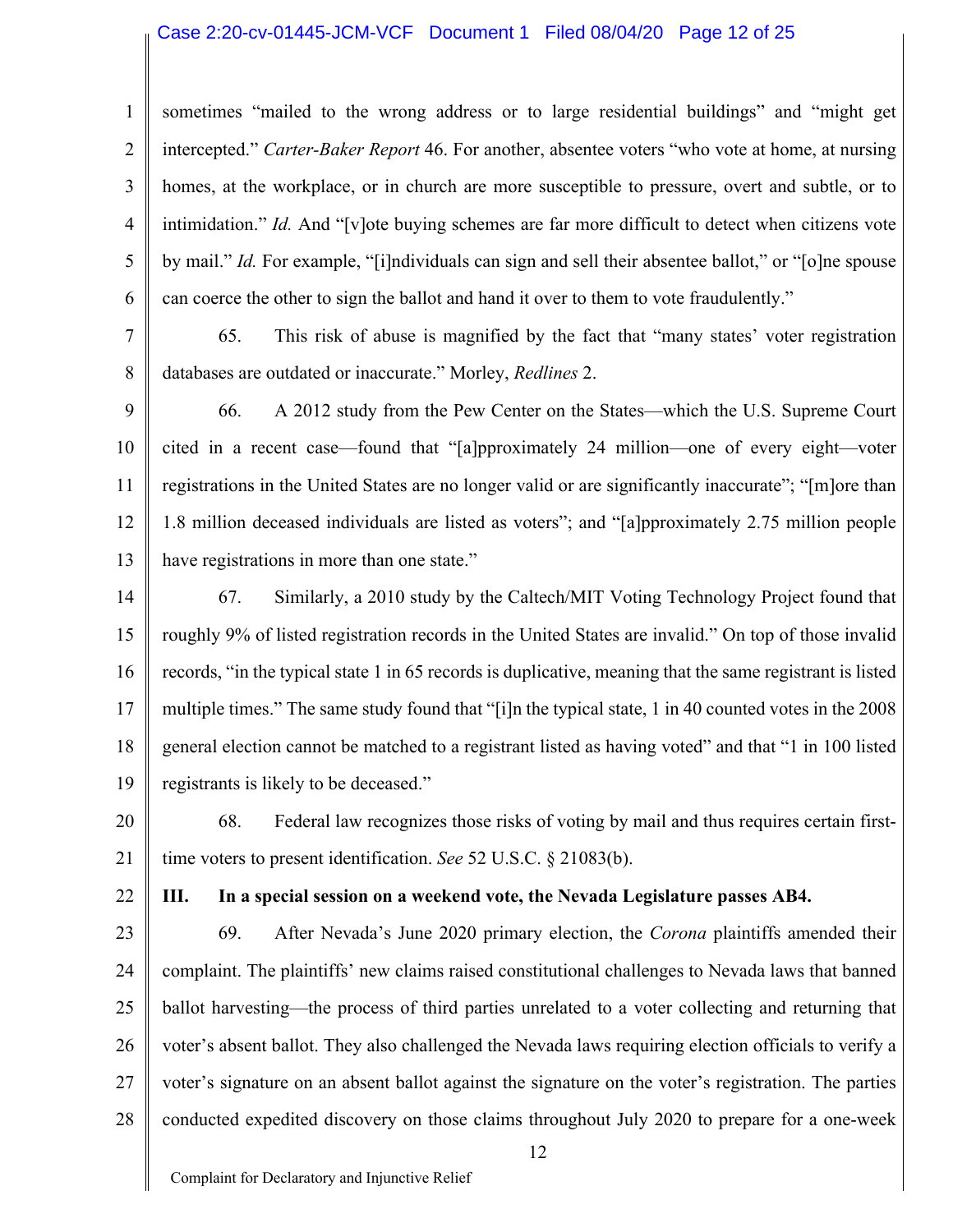#### Case 2:20-cv-01445-JCM-VCF Document 1 Filed 08/04/20 Page 13 of 25

1 trial on them scheduled to begin on Monday, August 17, 2020.

2 3 70. On Friday, July 31, 2020, the Nevada Legislature convened its 32nd Special Session in response to a call from Governor Sisolak.

4 5 71. One of the bills the Nevada Legislature considered during that special session was Assembly Bill 4.

6 7 8 72. The Democratic majority in the Nevada Assembly introduced AB4 on the afternoon of July 31, 2020. AB4 runs more than 60 single-spaced pages. Even so, the Assembly passed AB4 on a straight party-line vote mere hours after it was introduced.

9 10 11 73. AB4 then went to the Nevada Senate, which considered it near midnight on Friday, July 31, 2020, and again on Saturday, August 1, 2020, before passing it on Sunday, August 2, 2020, on a straight party-line vote.

12

74. Governor Sisolak signed AB4 into law on Monday, August 3, 2020.

13 14 15 16 17 18 75. AB4 contains 88 sections. Sections 2 through 29 enact entirely new provisions in the Nevada Revised Statutes. Within those, Sections 2 through 27 create a new framework for primary or general elections held during a declared emergency or state of disaster, defined under AB4 as an "affected election." AB4, §§5, 8. Sections 30 through 83, in turn, amend scattered existing provisions of NRS Chapters 293 and 293C. Sections 84 through 88 appropriate money to implement the bill and establish effective dates for its provisions.

19 20 21 22 23 24 25 26 27 28 76. Many of AB4's provisions are head-scratching—particularly given the stark irregularities in Nevada's June 2020 primary election, and because AB4 changes so many election laws so close to the 2020 general election. Indeed, Defendant herself recently acknowledged that Nevada could (and should) successfully hold its 2020 general election without changing its election laws. Barbara K. Cegavske, *Nevada's voting laws do not need to be changed*, The Nevada Independent (July 29, 2020), https://bit.ly/30qA4UO. But this lawsuit does not challenge AB4's wisdom (or lack thereof). *Cf. New York State Bd. of Elections v. Lopez Torres*, 552 U.S. 196, 209 (2008) (Stevens, J., concurring) ("'The Constitution does not prohibit legislatures from enacting stupid laws.'"). Rather, this lawsuit challenges the parts of AB4 that violate the Constitution or contradict federal law enacted under it, and that are thus invalid and must be enjoined.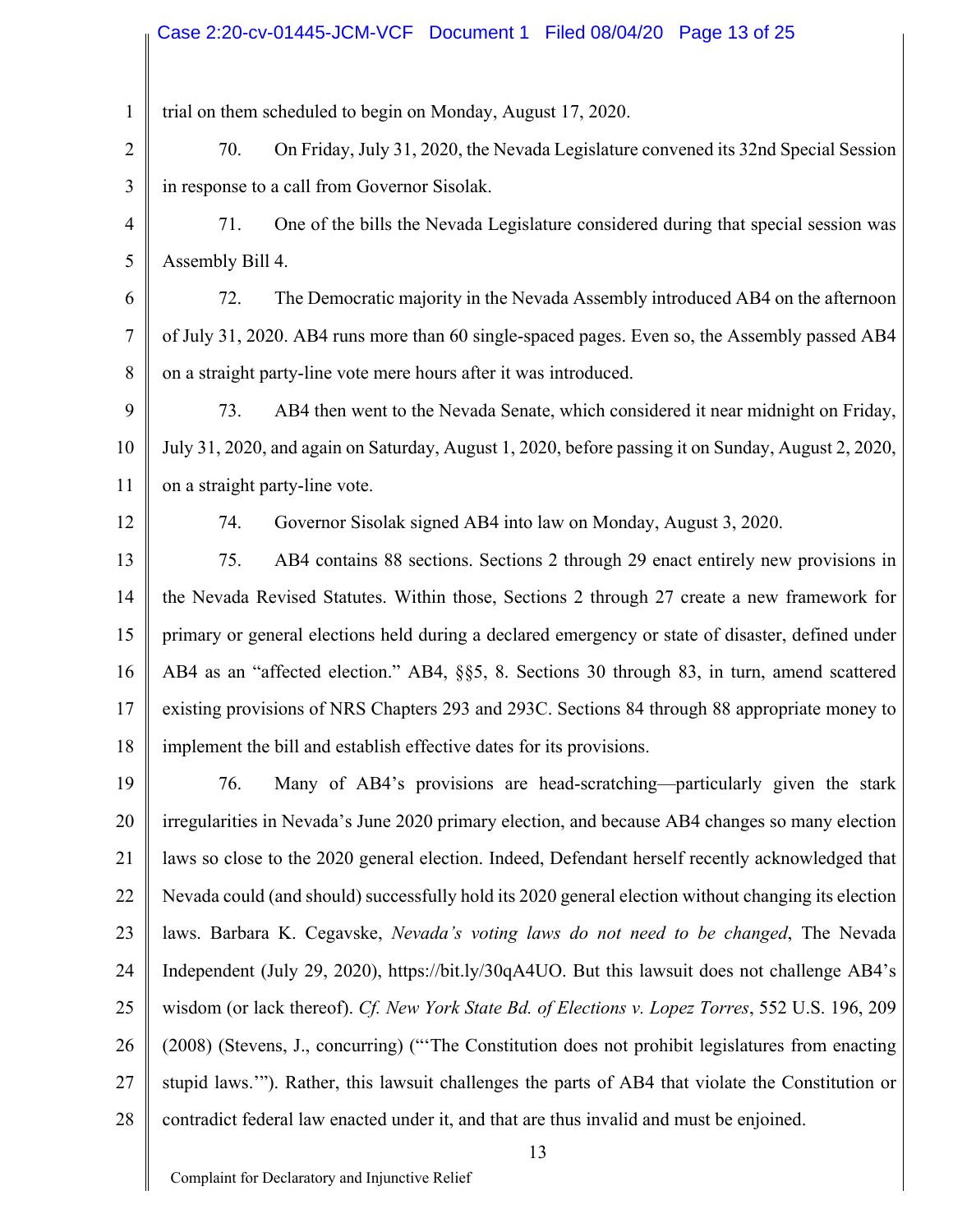#### Case 2:20-cv-01445-JCM-VCF Document 1 Filed 08/04/20 Page 14 of 25

1 2 3 77. First among AB4's unconstitutional provisions is Section 20. It effectively delays the day for electing members of Congress and for appointing presidential electors that Congress has established in 2 U.S.C. §§1, 7 and 3 U.S.C. §1.

4 5 6 78. The "election" established in those federal statutes is "the combined actions of voters and officials meant to make a final selection of an officeholder." *Foster v. Love*, 522 U.S. 67, 71 (1997).

7 8 9 79. Section 20.2 "deem[s]" ballots "received by mail not later than 5 p.m. on the third day following the election" "to have been postmarked on or before the day of the election" when "the date of the postmark cannot be determined."

10 11 12 13 14 15 16 17 18 19 20 80. But AB4 makes it likely that most mail ballots will lack a legible postmark showing when voters mailed them. AB4 instructs county and city clerks to send mail ballots to voters along with "a return envelope" that "must include postage prepaid by first-class mail." AB4, §16.3. The U.S. Postal Service generally does not apply postmarks to postage prepaid envelopes. *See* United States Postal Serv., §1-1.3 Postmarks ("Postmarks are not required for mailings bearing a permit, meter, or precanceled stamp for postage, nor to pieces with an indicia applied by various postage evidencing systems."), https://bit.ly/3kftt7l. So for the vast majority of mail ballots, election officials will not be able to rely on a postmark date to determine when voters cast them because most mail ballots will not have a postmark at all. Instead, the only objective indicator of whether voters have timely cast their mail ballots before Election Day will be whether election officials received them on or before Election Day.

- 21 22 23 24 25 81. In addition, the U.S. Postal Service delivers the overwhelming majority of first-class mail sent from a Clark County address to another Clark County address, or from a Washoe County address to another Washoe County address, within one or two business days. That means mail sent within Clark County or Washoe County on a Wednesday or Thursday will usually be received within Clark County or Washoe County by the next Friday.
- 26 27 28 82. As a result, a ballot mailed in Clark or Washoe Counties in a state-provided, postage prepaid first-class envelope on the Wednesday or Thursday after Election Day will likely be received at the Clark County Registrar's Office or Washoe County Clerk's Office before 5:00 pm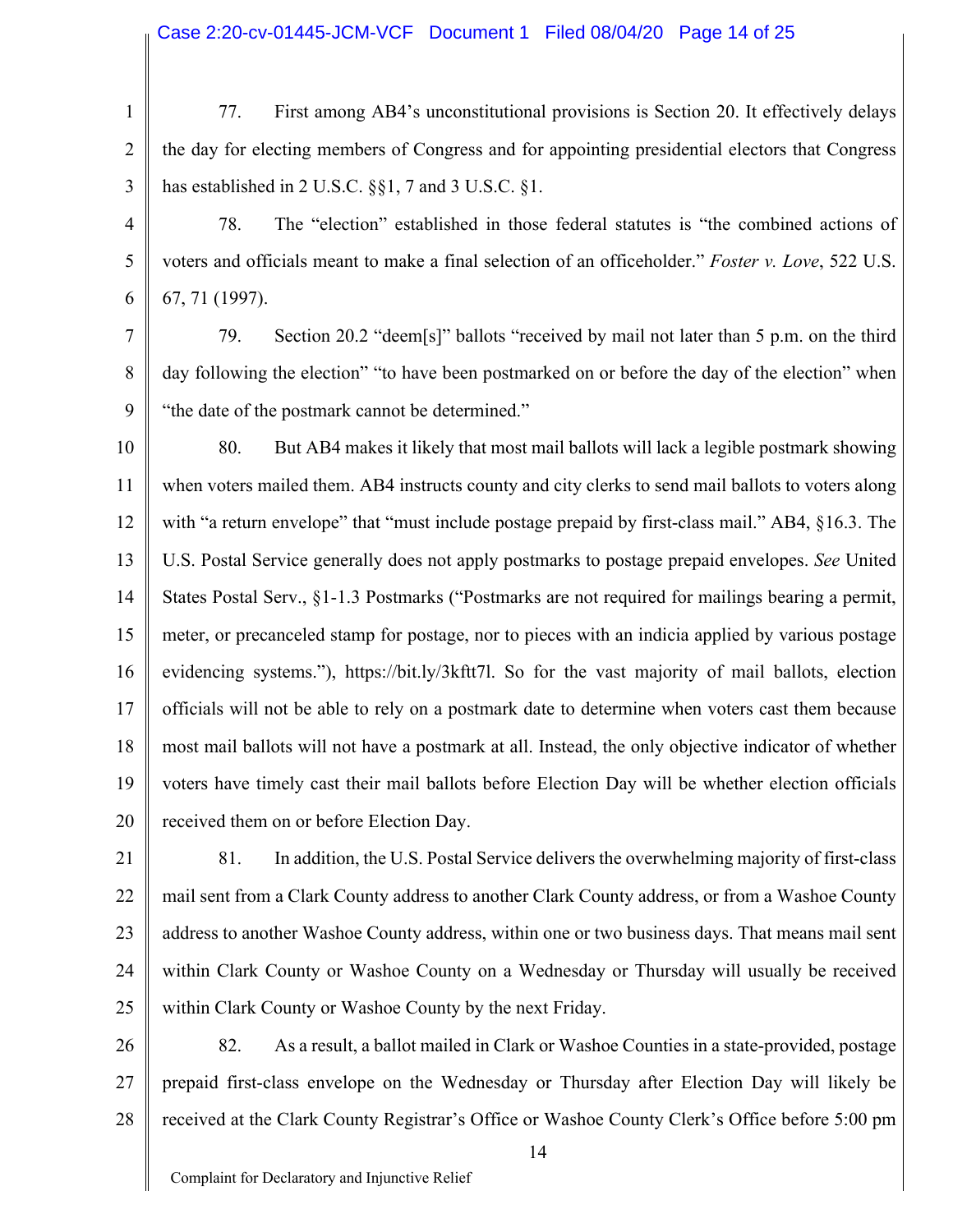#### Case 2:20-cv-01445-JCM-VCF Document 1 Filed 08/04/20 Page 15 of 25

1

2

3

4

5

6

7

8

on the Friday after the election without bearing a postmark. Under Section 20.2, those ballots must be counted. Section 20.2 thus effectively extends the congressionally established Election Day.

83. Sections 11 and 12 of AB4 are also unconstitutional. Those sections set forth the number of in-person polling places for early voting (Section 11) and vote centers for day-of-election voting (Section 12). Under those sections, the number of in-person voting places a county must establish is tied to the county's population, resulting in more in-person voting places per capita for voters in urban counties than in rural counties. This disparate treatment of Nevada voters based on county population violates rural voters' rights under the Equal Protection Clause.

9 10 11 12 13 14 15 84. Section 22 of AB4 is also unconstitutional. It provides that "the county or city clerk, as applicable, shall establish procedures for the processing and counting of ballots." Beyond that general instruction, it provides only that counties "[m]ay authorize mail ballots to be processed and counted by electronic means." This lack of uniform standards to be applied across counties means that Nevada counties will necessarily adopt different procedures for processing and counting ballots, which could produce differences in rejection rates. This unequal, standardless treatment of Nevada voters across counties constitutes an equal protection violation.

16 17 18 19 20 21 22 23 24 25 26 27 28 85. Finally, Section 25 of AB4 requires county or city clerks to count potentially fraudulent or invalid ballots, thereby diluting the votes of honest citizens and depriving them of their right to vote in violation of the Fourteenth Amendment. Section 25 provides that "[i]f two or more ballots are found folded together to present the appearance of a single ballot, they must be laid aside. If a majority of the inspectors are of the opinion that the mail ballots folded together were voted by one person, the mail ballots must be rejected and placed in an envelope, upon which must be written the reason for their rejection." But Section 25 establishes no standard by which the inspectors should assess whether the ballots were voted by one person. Neither does Section 25 require inspectors to reject either of two or more ballots folded together when a majority of the inspectors are of the opinion that the mail ballots were voted by *more than* one person. In that case, Section 25 appears to contemplate that inspectors will count *all* of the ballots, even though at least one of the voters has not complied with the bill's signature-verification process. This loophole invites fraud, coercion, theft, or otherwise illegitimate voting that dilutes the votes of honest citizens

Complaint for Declaratory and Injunctive Relief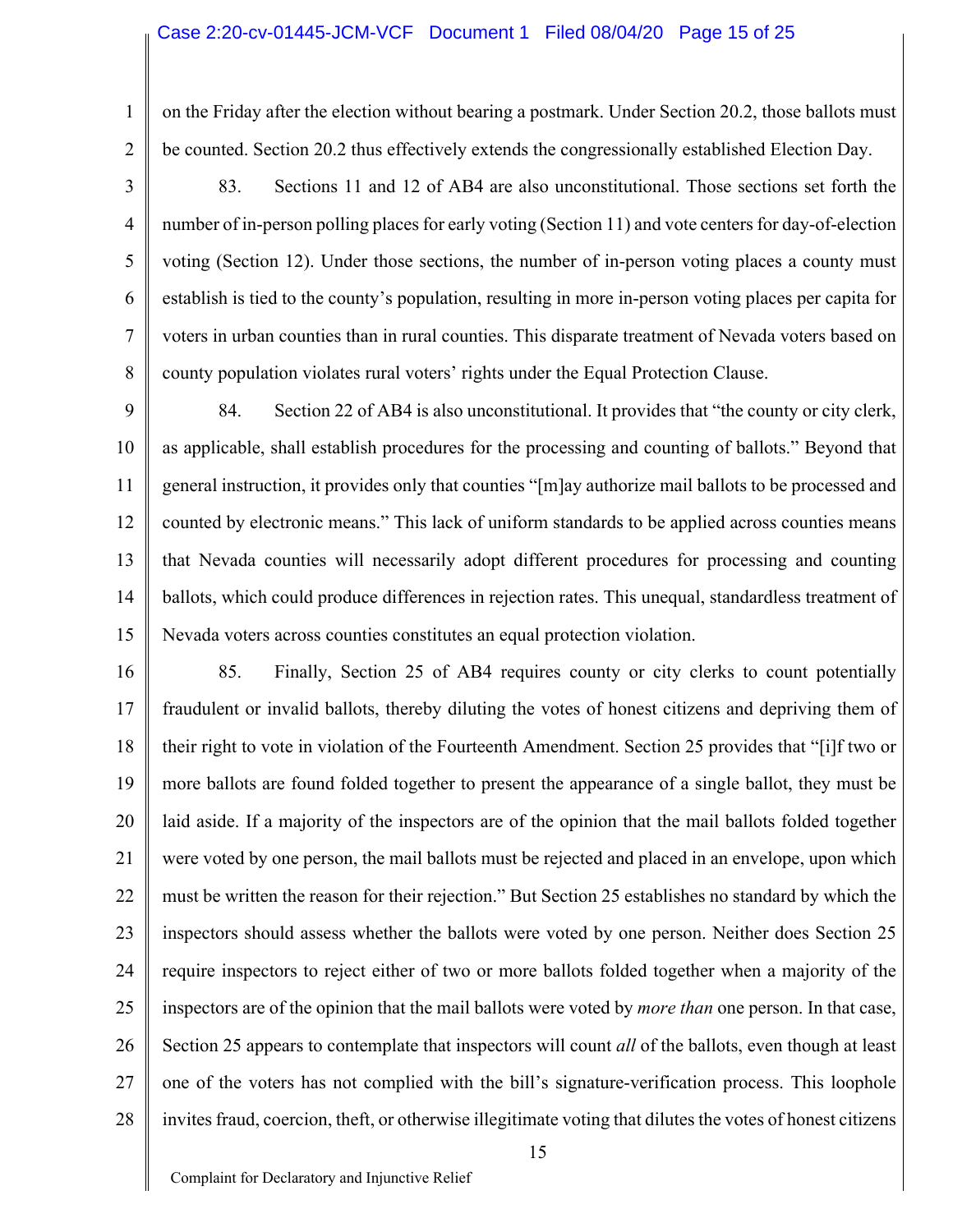# Case 2:20-cv-01445-JCM-VCF Document 1 Filed 08/04/20 Page 16 of 25

| 1              | and deprives them of their right to vote in violation of the Fourteenth Amendment.                                                                                                                                      |  |
|----------------|-------------------------------------------------------------------------------------------------------------------------------------------------------------------------------------------------------------------------|--|
| $\overline{2}$ | 86.<br>On March 12, 2020, Governor Sisolak declared a state of emergency in Nevada due                                                                                                                                  |  |
| 3              | to COVID-19. That makes Nevada's 2020 general election an "affected election" to which Sections                                                                                                                         |  |
| 4              | 2 through 27 of AB4 apply. See AB4, §§5, 8.                                                                                                                                                                             |  |
| 5              | <b>CAUSES OF ACTION</b>                                                                                                                                                                                                 |  |
| 6<br>7         | <b>COUNT I</b><br>Violation of 3 U.S.C. §1, 2 U.S.C. §7, 2 U.S.C. §1; Elections Clause (U.S. Const. art. I, §4, cl.<br>1); Electors Clause (U.S. Const. art. II, §1, cl. 4); Supremacy Clause (U.S. Const. art. VI, §2) |  |
| 8              | Plaintiffs incorporate all their prior allegations.<br>87.                                                                                                                                                              |  |
| 9              | 3 U.S.C. §1 provides that "[t]he electors of President and Vice President shall be<br>88.                                                                                                                               |  |
| 10             | appointed, in each State, on the Tuesday next after the first Monday in November, in every fourth                                                                                                                       |  |
| 11             | year succeeding every election of a President and Vice President."                                                                                                                                                      |  |
| 12             | 2 U.S.C. §7 provides that "[t]he Tuesday next after the 1 <sup>st</sup> Monday in November, in<br>89.                                                                                                                   |  |
| 13             | every even numbered year, is established as the day for the election, in each of the States and                                                                                                                         |  |
| 14             | Territories of the United States, of Representatives and Delegates to the Congress commencing on                                                                                                                        |  |
| 15             | the 3d day of January next thereafter."                                                                                                                                                                                 |  |
| 16             | 90.<br>2 U.S.C. §1 provides that, "[a]t the regular election held in any State next preceding                                                                                                                           |  |
| 17             | the expiration of the term for which any Senator was elected to represent such State in Congress,                                                                                                                       |  |
| 18             | at which election a Representative to Congress is regularly by law to be chosen, a United States                                                                                                                        |  |
| 19             | Senator from said State shall be elected by the people thereof for the term commencing on the 3d                                                                                                                        |  |
| 20             | day of January next thereafter."                                                                                                                                                                                        |  |
| 21             | 91.<br>This trio of statutes "mandates holding all elections for Congress and the Presidency                                                                                                                            |  |
| 22             | on a single day throughout the Union." Foster v. Love, 522 U.S. 67, 70 (1997).                                                                                                                                          |  |
| 23             | The word "election" in 3 U.S.C. §1 means the "combined actions of voters and<br>92.                                                                                                                                     |  |
| 24             | officials meant to make a final selection of an officeholder." Foster, 522 U.S. at 71.                                                                                                                                  |  |
| 25             | It is the consummation of the process of electing an official.<br>93.                                                                                                                                                   |  |
| 26             | By its terms then, 3 U.S.C. §1 requires that the 2020 general election be<br>94.                                                                                                                                        |  |
| 27             | consummated on Election Day (November 3, 2020).                                                                                                                                                                         |  |
| 28             | 95.<br>A mail ballot is not a legal vote unless it is marked and cast on or before Election                                                                                                                             |  |
|                | 16                                                                                                                                                                                                                      |  |
|                | Complaint for Declaratory and Injunctive Relief                                                                                                                                                                         |  |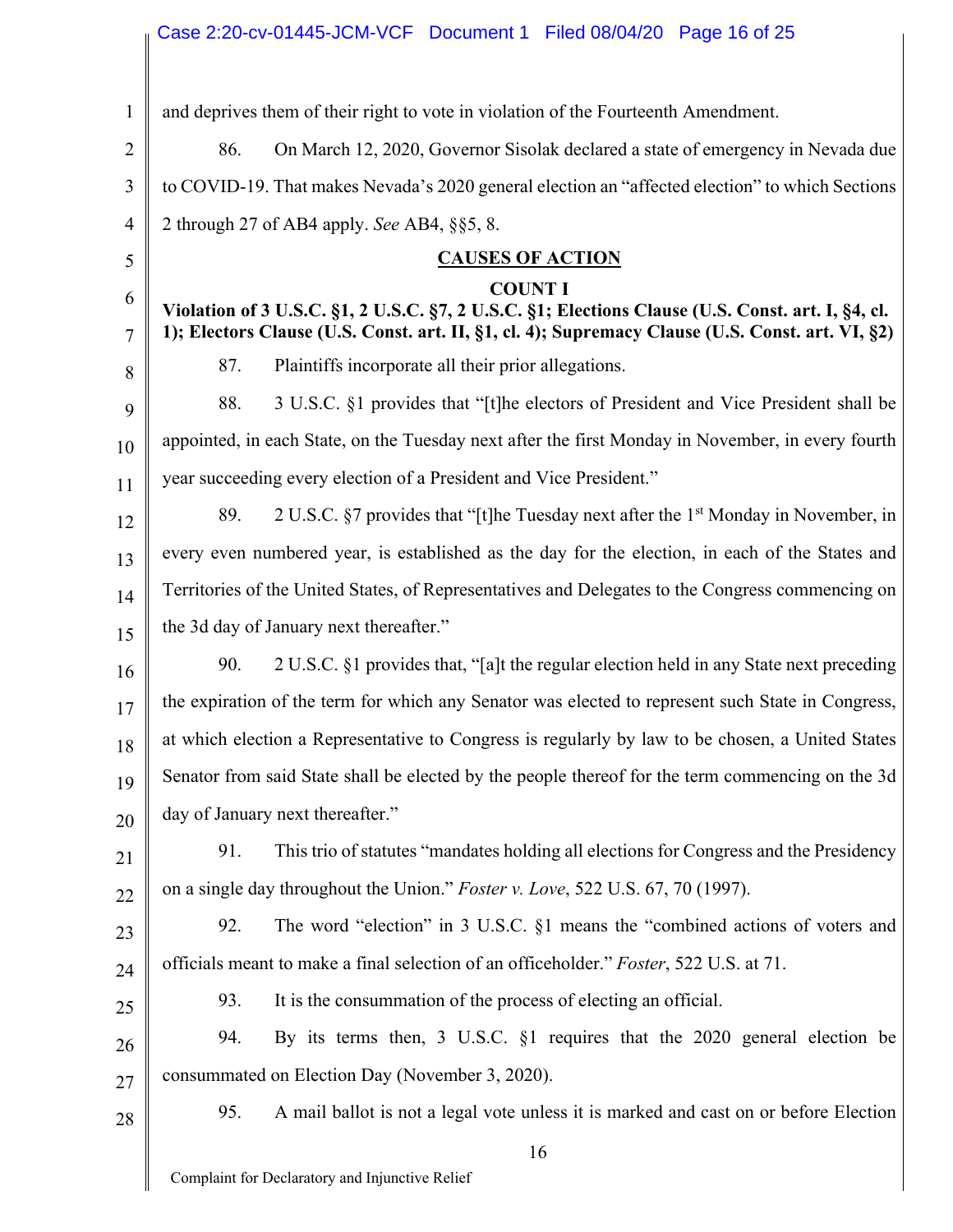#### Case 2:20-cv-01445-JCM-VCF Document 1 Filed 08/04/20 Page 17 of 25

1 2 3 Day. Whatever latitude state legislatures retain under federal law to define the process of casting mail ballots through the U.S. Postal Service, they cannot create a process where ballots mailed *after* Election Day can be considered timely.

4 5 6 7 96. Consistent with 3 U.S.C. §1, "the Voting Rights Act Amendments of 1970 require that citizens be allowed to vote by absentee ballot in Presidential elections on or before the day of the election." *Voting Integrity Project, Inc. v. Bomer*, 199 F.3d 773, 778 (5th Cir. 2000). *See* 52 U.S.C. §10502(d).

8 9 10 97. "The regulations made by Congress are paramount to those made by the State legislature; and if they conflict therewith, the latter, so far as the conflict extends, ceases to be operative." *Foster v. Love*, 522 U.S. 67, 69 (1997). *See* U.S. Const. art VI, cl. 2 (Supremacy Clause).

11 12 13 98. Section 20.2 of AB4 conflicts with 3 U.S.C. §1 by permitting absent ballots that have not been postmarked to be counted if they are received by 5:00 pm three days after Election Day (based on a presumption that those ballots were mailed on or before Election Day).

14 15 99. Absent ballots are mailed to the county clerk for the county in which the voter resides.

100. Absent ballots are delivered by the U.S. Postal Service via First Class mail.

17 18 101. The estimated delivery time for First Class mail from one place in any Nevada county to another place within the same county is typically less than three days.

19 20 102. Section 20.2 of AB4 thus allows absent ballots to be cast after Election Day but still counted as lawfully cast votes in the 2020 general election.

21 22 103. Section 20.2 of AB4 is a particularly egregious violation of 3 U.S.C. §1 because it allows for absentee ballots to be *cast* after Election Day.

23 24 25

16

104. Federal law thus preempts Section 20.2 of AB4.

105. Defendant has acted and will continue to act under color of state law to violate the 3 U.S.C. §1.

26 27 28 106. Plaintiffs have no adequate remedy at law and will suffer serious and irreparable harm to their constitutional rights unless Defendant is enjoined from implementing and enforcing Section 20.2 of AB4.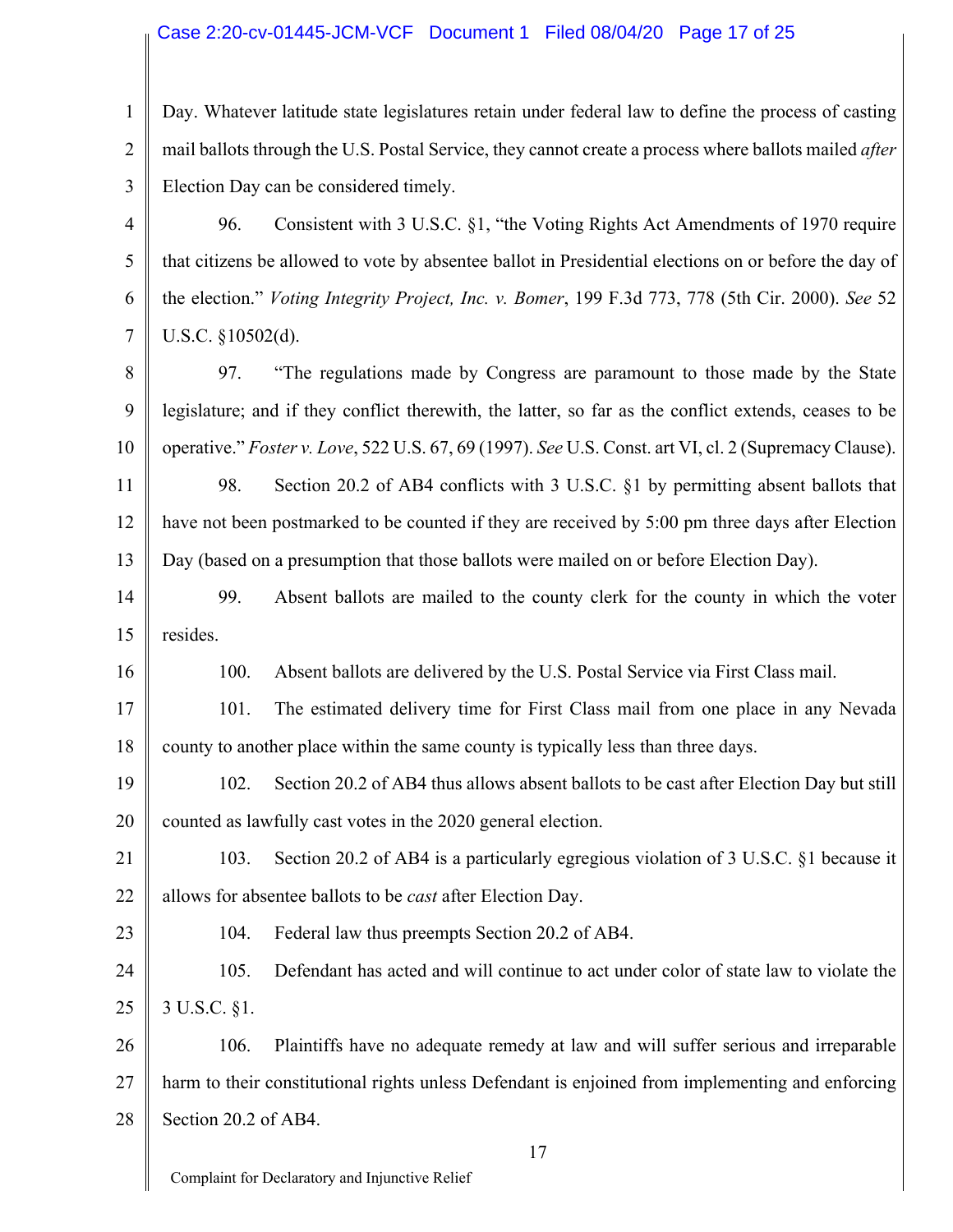**COUNT II Violation of the Equal Protection Clause (42 U.S.C. §1983)**

107. Plaintiffs incorporate all their prior allegations.

108. "The right to vote is protected in more than the initial allocation of the franchise. Equal protection applies as well to the manner of its exercise. Having once granted the right to vote on equal terms, the State may not, by later arbitrary and disparate treatment, value one person's vote over that of another. It must be remembered that the right of suffrage can be denied by a debasement or dilution of the weight of a citizen's vote just as effectively as by wholly prohibiting the free exercise of the franchise." *Bush v. Gore*, 531 U.S. 98, 104-05 (2000).

109. Sections 11 and 12 of AB4 violate the right to vote of rural voters by inhibiting their ability to vote in person. More specifically, Sections 11 and 12 of AB4 authorize disparate treatment of voters in rural counties with respect to the placement of polling places and vote centers for inperson voting.

110. Section 11 of AB4 outlines three categories of counties based upon total county population and directs the county clerk in each county to provide for a particular number of polling places for early voting by personal appearance.

- a. In a county whose population is 700,000 or more, at least 35 polling places for early voting by personal appearance, which may be any combination of temporary or permanent polling places for early voting.
- b. In a county whose population is 100,000 or more but less than 700,000, at least 15 polling places for early voting by personal appearance, which may be any combination of temporary or permanent polling places for early voting.
	- c. In a county whose population is less than 100,000, at least 1 permanent polling place for early voting by personal appearance.

111. Section 12 of AB4 outlines three categories of counties based upon total county population and directs the county clerk in each county to establish a particular number of polling places as vote centers for the day of the election.

27 28

1

2

3

4

5

6

7

8

9

10

11

12

13

14

15

16

17

18

19

20

21

22

23

24

25

26

a. In a county whose population is 700,000 or more, [the county clerk] must establish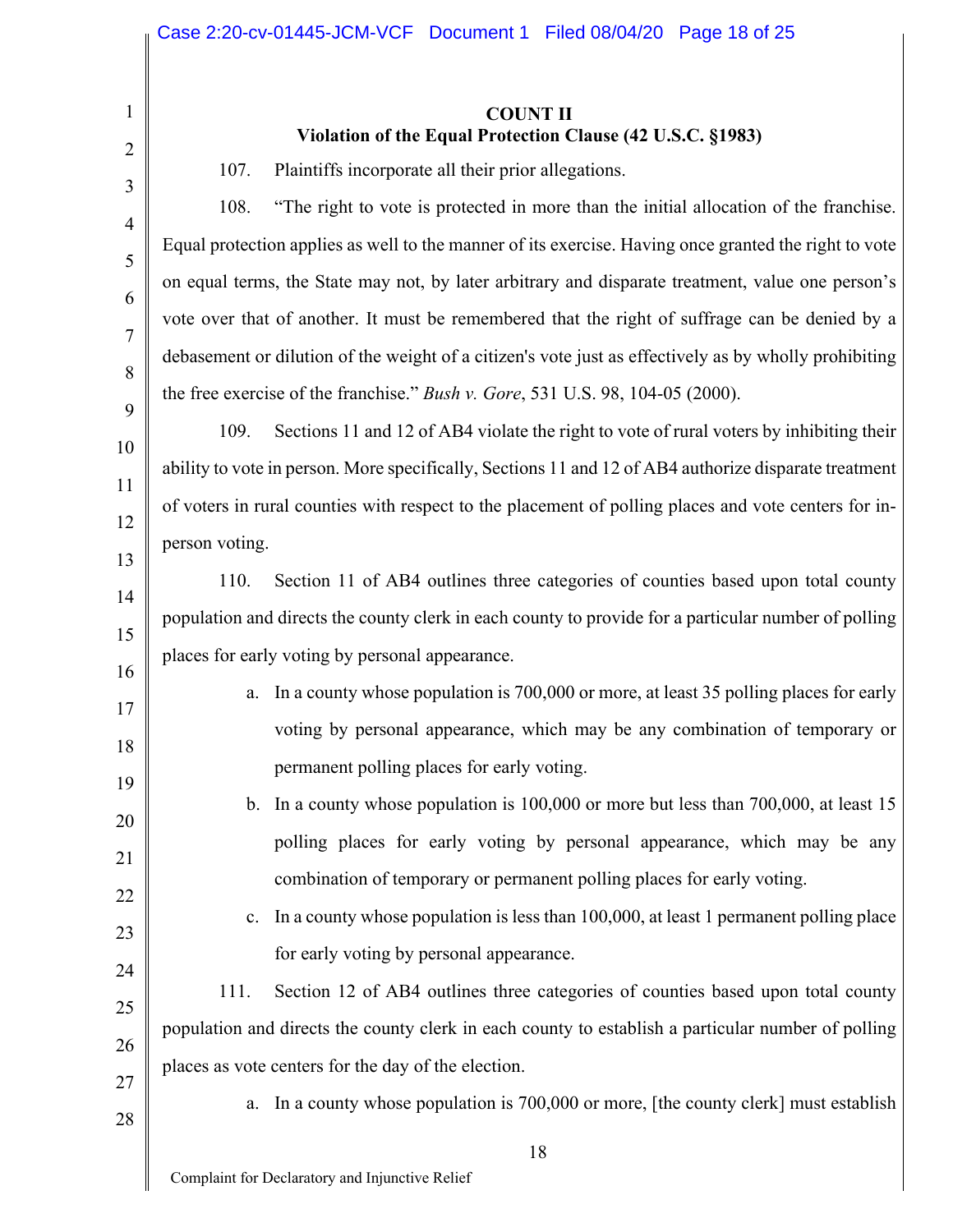at least 100 vote centers for the day of the election.

- b. In a county whose population is 100,000 or more but less than 700,000, [the county clerk] must establish at least 25 vote centers for the day of the election.
- c. In a county whose population is less than 100,000, [the county clerk] may establish one or more vote centers for the day of the election.

6 7 112. Sections 11 and 12 discriminate against voters in rural counties by authorizing more polling places and vote centers per capita in urban areas.

8 9 10 113. For example, data from the Secretary of State shows that there are 319,212 registered voters in Washoe County. AB4 authorizes a minimum of 15 polling places in Washoe County, or at least 1 polling place for every 21,281 registered voters in Washoe County.

11 12 13 14 15 16 17 18 114. Several rural counties—where AB4 authorizes only 1 polling place each—have substantially higher numbers of registered voters per polling place. For example, Lyon County (1 polling place per 40,816 registered voters) and Douglas County (1 polling place per 41,649 registered voters) have approximately twice as many registered voters per polling place as Washoe County. Several other rural counties have substantially higher numbers of registered voters per polling place than Washoe County: Carson City: 1 polling place per 37,624 registered voters; Elko County: 1 polling place per 29,131 registered voters; Nye County: 1 polling place per 34,431 registered voters.

19

20

1

2

3

4

5

115. Similarly, AB4 authorizes a minimum of 25 vote centers in Washoe County, or at least 1 vote center for every 12,768 registered voters.

21 22 23 24 25 26 27 28 116. Several rural counties—where AB4 authorizes only 1 vote center each—have substantially higher numbers of people per vote center. For example, Lyon County: (1 vote center per 40,816 registered voters), Douglas County (1 vote center per 41,649 registered voters), and Carson City (1 vote center per 37,624 registered voters) all have approximately three times as many registered voters per vote center as Washoe County. Several other rural counties have substantially higher numbers of registered voters per vote center than Washoe County: Elko County: 1 vote center per 29,131 registered voters; Nye County: 1 vote center per 34,431 registered voters; Churchill County: 1 vote center per 15,987 registered voters.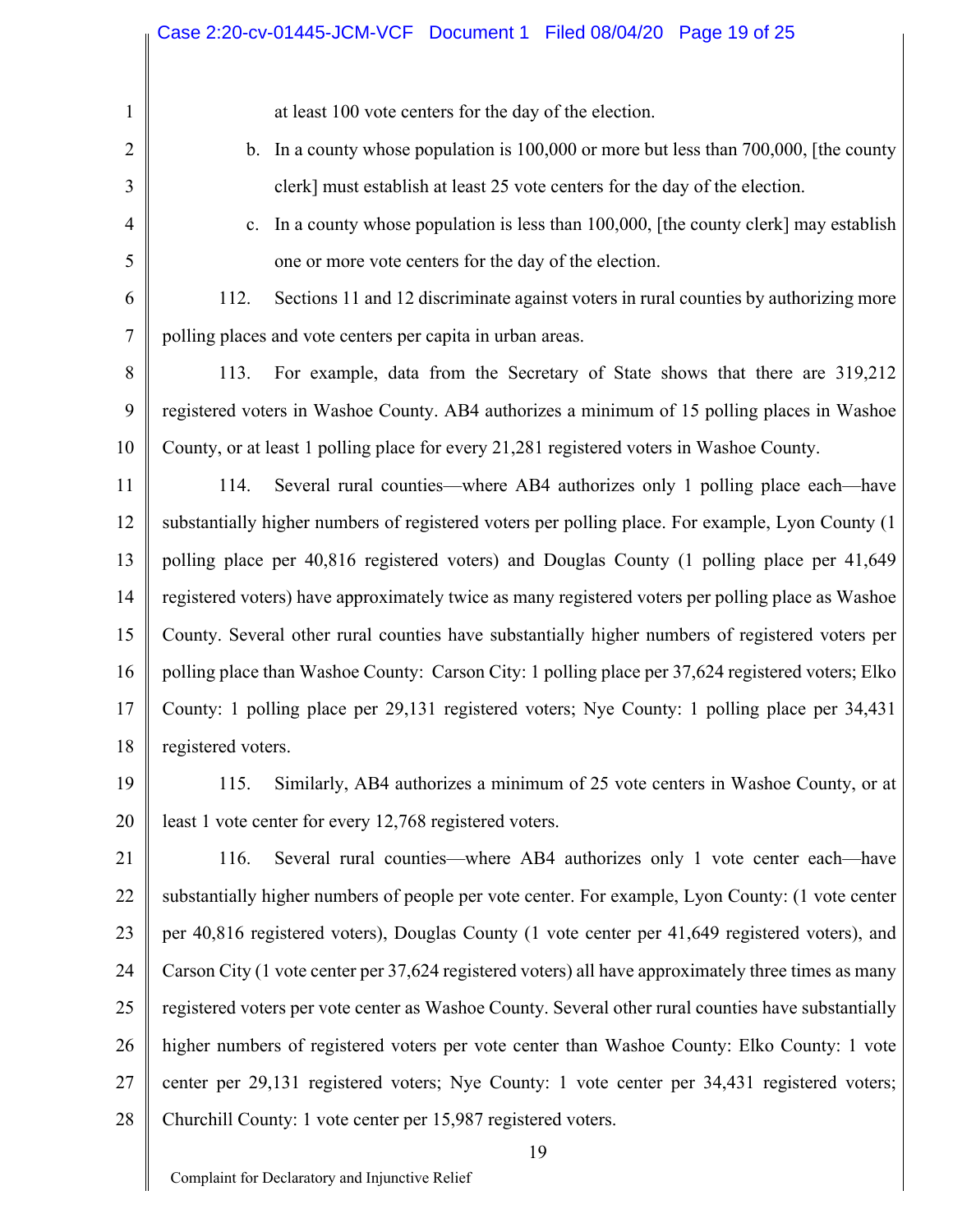| $\mathbf{1}$                                             | By limiting their ability to cast ballots via in-person voting through reduced numbers<br>117.         |  |
|----------------------------------------------------------|--------------------------------------------------------------------------------------------------------|--|
| $\overline{2}$                                           | of polling places and vote centers, Sections 11 and 12 of AB4 engage in disparate treatment with       |  |
| 3                                                        | respect to rural voters.                                                                               |  |
| 4                                                        | "A citizen, a qualified voter, is no more nor no less so because he lives in the city or<br>118.       |  |
| 5                                                        | on the farm. This is the clear and strong command of our Constitution's Equal Protection Clause."      |  |
| 6                                                        | Reynolds v. Sims, 377 U.S. 533, 568 (1964). AB4 infringes "the basic principle of equality among       |  |
| 7                                                        | voters within a State  that voters cannot be classified, constitutionally, on the basis of where they  |  |
| 8                                                        | live." <i>Id.</i> at 560.                                                                              |  |
| 9                                                        | 119.<br>Sections 11 and 12 of AB4 thus violate the Equal Protection Clause.                            |  |
| 10                                                       | 120.<br>Defendant has acted and will continue to act under color of state law to violate the           |  |
| 11                                                       | Equal Protection Clause of the Fourteenth Amendment.                                                   |  |
| 12                                                       | Plaintiffs have no adequate remedy at law and will suffer serious and irreparable<br>121.              |  |
| 13                                                       | harm to their constitutional rights unless Defendant is enjoined from implementing and enforcing       |  |
| 14                                                       | Sections 11 and 12 of AB4.                                                                             |  |
|                                                          |                                                                                                        |  |
|                                                          | <b>COUNT III</b>                                                                                       |  |
| 16                                                       | Violation of the Equal Protection Clause (42 U.S.C. §1983)                                             |  |
|                                                          | Plaintiffs incorporate all their prior allegations.<br>122.                                            |  |
|                                                          | 123.<br>"The right to vote is protected in more than the initial allocation of the franchise.          |  |
| 19                                                       | Equal protection applies as well to the manner of its exercise. Having once granted the right to vote  |  |
|                                                          | on equal terms, the State may not, by later arbitrary and disparate treatment, value one person's vote |  |
|                                                          | over that of another. It must be remembered that the right of suffrage can be denied by a debasement   |  |
|                                                          | or dilution of the weight of a citizen's vote just as effectively as by wholly prohibiting the free    |  |
|                                                          | exercise of the franchise." Bush v. Gore, 531 U.S. 98, 104-05 (2000).                                  |  |
|                                                          | In particular, the Equal Protection Clause imposes a "minimum requirement for<br>124.                  |  |
|                                                          | nonarbitrary treatment of voters" and forbids voting systems and practices that distribute election    |  |
| 15<br>17<br>18<br>20<br>21<br>22<br>23<br>24<br>25<br>26 | resources in "standardless" fashion, without "specific rules designed to ensure uniform treatment."    |  |
| 27                                                       | Bush v. Gore, 531 U.S. 98, 105-06 (2000); League of Women Voters of Ohio v. Brunner, 548 F.3d          |  |
| 28                                                       | 463, 477-78 (6th Cir. 2008).                                                                           |  |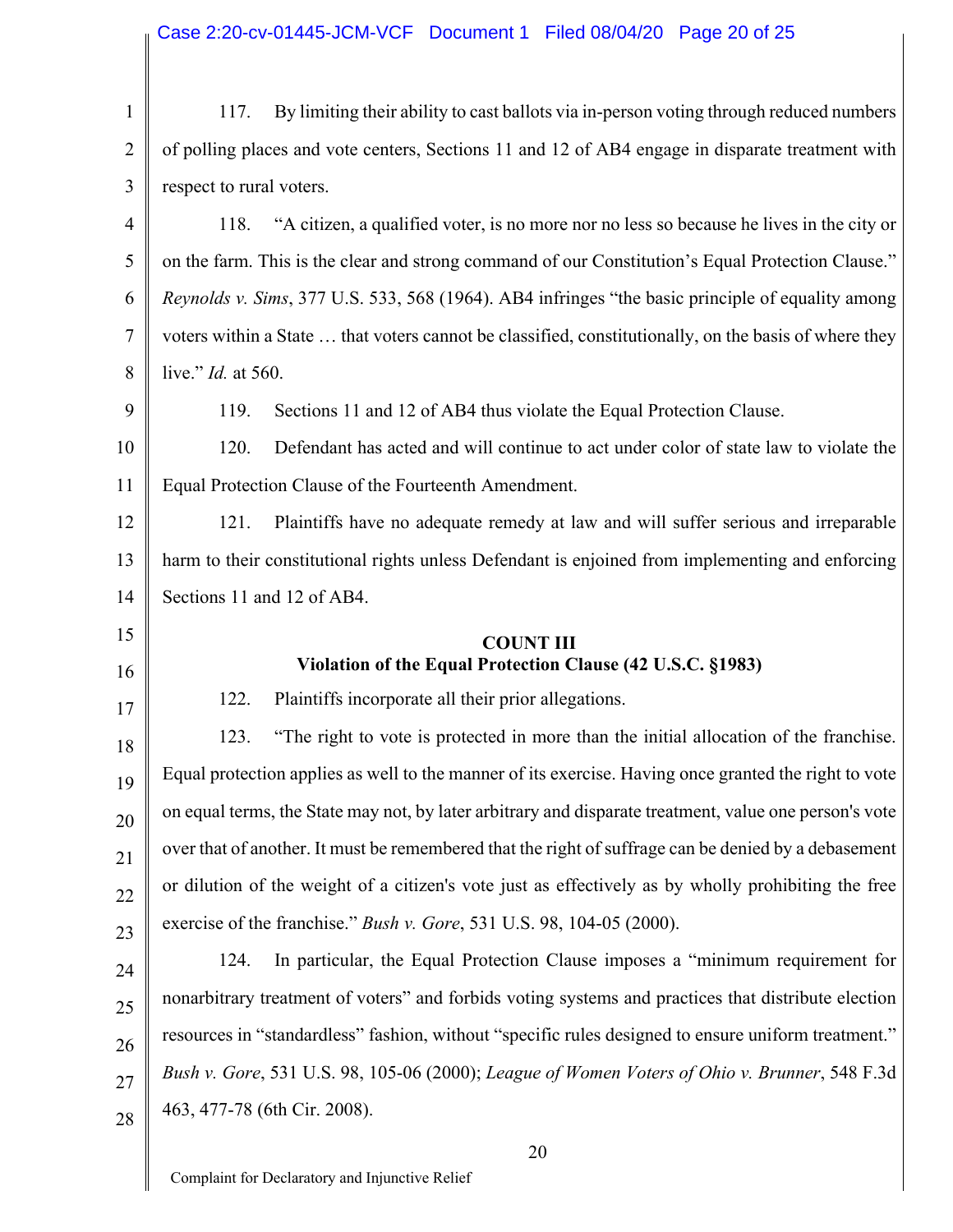# Case 2:20-cv-01445-JCM-VCF Document 1 Filed 08/04/20 Page 21 of 25

| $\mathbf{1}$   | The Supreme Court has instructed that the "formulation of uniform rules" is<br>125.                    |  |  |
|----------------|--------------------------------------------------------------------------------------------------------|--|--|
| $\overline{2}$ | "necessary" because the "want of" such rules may lead to "unequal evaluation of ballots." Bush v.      |  |  |
| 3              | Gore, 531 U.S. 98, 106 (2000).                                                                         |  |  |
| 4              | Section 22 of AB4 requires each "county or city clerk" (as applicable) to "establish"<br>126.          |  |  |
| 5              | procedures for the processing and counting of mail ballots."                                           |  |  |
| 6              | Section 22 of AB4 provides no guidance or guardrails of any kind for the<br>127.                       |  |  |
| 7              | establishment of "procedures for the processing and counting of mail ballots."                         |  |  |
| 8              | Section 22 thus violates the "minimum requirement for nonarbitrary treatment of<br>128.                |  |  |
| 9              | voters" by authorizing "standardless" procedures for the processing and counting of mail ballots,      |  |  |
| 10             | without "specific rules designed to ensure uniform treatment." Bush v. Gore, 531 U.S. 98, 105-06       |  |  |
| 11             | (2000).                                                                                                |  |  |
| 12             | Further, Section 22 provides no "minimal procedural safeguards" to protect against<br>129.             |  |  |
| 13             | the "unequal evaluation" of mail ballots. <i>Bush v. Gore</i> , 531 U.S. 98, 109 (2000).               |  |  |
| 14             | 130.<br>Section 22 of AB4 instructs each county or city clerk that they "may authorize mail            |  |  |
| 15             | ballots to be processed and counted by electronic means."                                              |  |  |
| 16             | Nevada's counties thus have the option of processing and counting mail ballots by<br>131.              |  |  |
| 17             | either electronic means (of any kind, apparently) or manually.                                         |  |  |
| 18             | Section 22 thus expressly authorizes Nevada's counties to "use <sup>[]</sup> varying standards<br>132. |  |  |
| 19             | to determine what [i]s a legal vote," contrary to the Equal Protection Clause. Bush v. Gore, 531       |  |  |
| 20             | U.S. 98, 107 (2000).                                                                                   |  |  |
| 21             | Section 22 of AB4 thus violates the Equal Protection Clause.<br>133.                                   |  |  |
| 22             | Defendant has acted and will continue to act under color of state law to violate the<br>134.           |  |  |
| 23             | Equal Protection Clause of the Fourteenth Amendment.                                                   |  |  |
| 24             | 135.<br>Plaintiffs have no adequate remedy at law and will suffer serious and irreparable              |  |  |
| 25             | harm to their constitutional rights unless Defendant is enjoined from implementing and enforcing       |  |  |
| 26             | Section 22 of AB4.                                                                                     |  |  |
| 27             |                                                                                                        |  |  |
| 28             |                                                                                                        |  |  |
|                | 21                                                                                                     |  |  |
|                | Complaint for Declaratory and Injunctive Relief                                                        |  |  |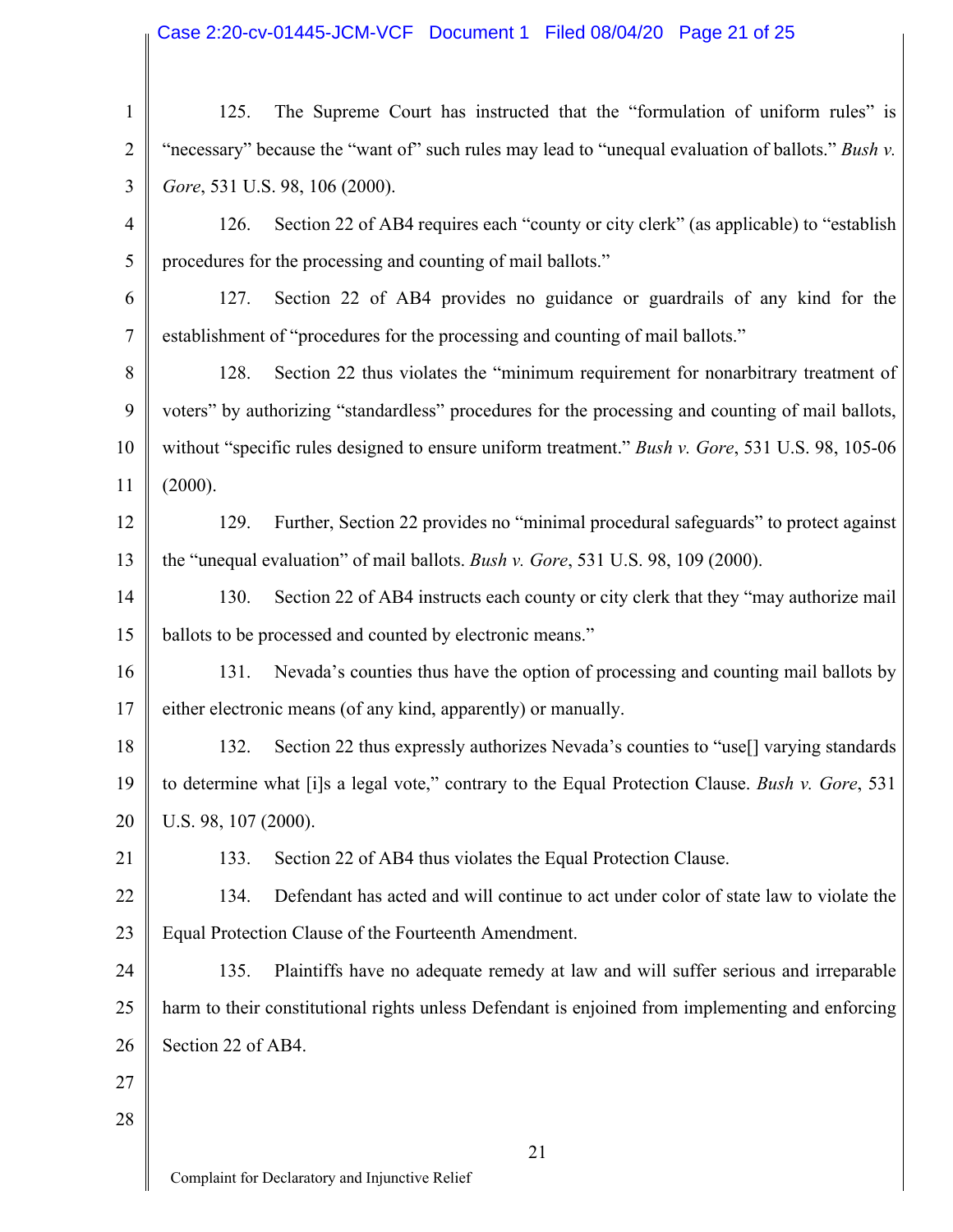### **COUNT IV Violation of the Equal Protection Clause (42 U.S.C. §1983)**

136. Plaintiffs incorporate all their prior allegations.

137. "The right to vote is protected in more than the initial allocation of the franchise. Equal protection applies as well to the manner of its exercise. Having once granted the right to vote on equal terms, the State may not, by later arbitrary and disparate treatment, value one person's vote over that of another. It must be remembered that the right of suffrage can be denied by a debasement or dilution of the weight of a citizen's vote just as effectively as by wholly prohibiting the free exercise of the franchise." *Bush v. Gore*, 531 U.S. 98, 104-05 (2000).

138. In particular, the Equal Protection Clause imposes a "minimum requirement for nonarbitrary treatment of voters" and forbids voting systems and practices that distribute election resources in "standardless" fashion, without "specific rules designed to ensure uniform treatment." *Bush v. Gore*, 531 U.S. 98, 105-06 (2000); *League of Women Voters of Ohio v. Brunner*, 548 F.3d 463, 477-78 (6th Cir. 2008).

139. The Supreme Court has instructed that the "formulation of uniform rules" is "necessary" because the "want of" such rules may lead to "unequal evaluation of ballots." *Bush v*. *Gore*, 531 U.S. 98, 106 (2000).

140. Section 25 of AB4 provides that "[i]f two or more mail ballots are found folded together to present the appearance of a single envelope," and "a majority of the inspectors are of the opinion that the mail ballots folded together were voted by one person, the mail ballots must be rejected." §25.2.

141. Section 25 provides no guidance or guardrails of any kind for the establishment of standards "a majority of inspectors" should apply to determine whether "the mail ballots folded together were voted by one person."

142. Section 25 thus violates the "minimum requirement for nonarbitrary treatment of voters" by authorizing "standardless" procedures for determining the validity of multiple ballots within a single envelope, without "specific rules designed to ensure uniform treatment." *Bush v*. *Gore*, 531 U.S. 98, 105-06 (2000).

1

2

3

4

5

6

7

8

9

10

11

12

13

14

15

16

17

18

19

20

21

22

23

24

25

26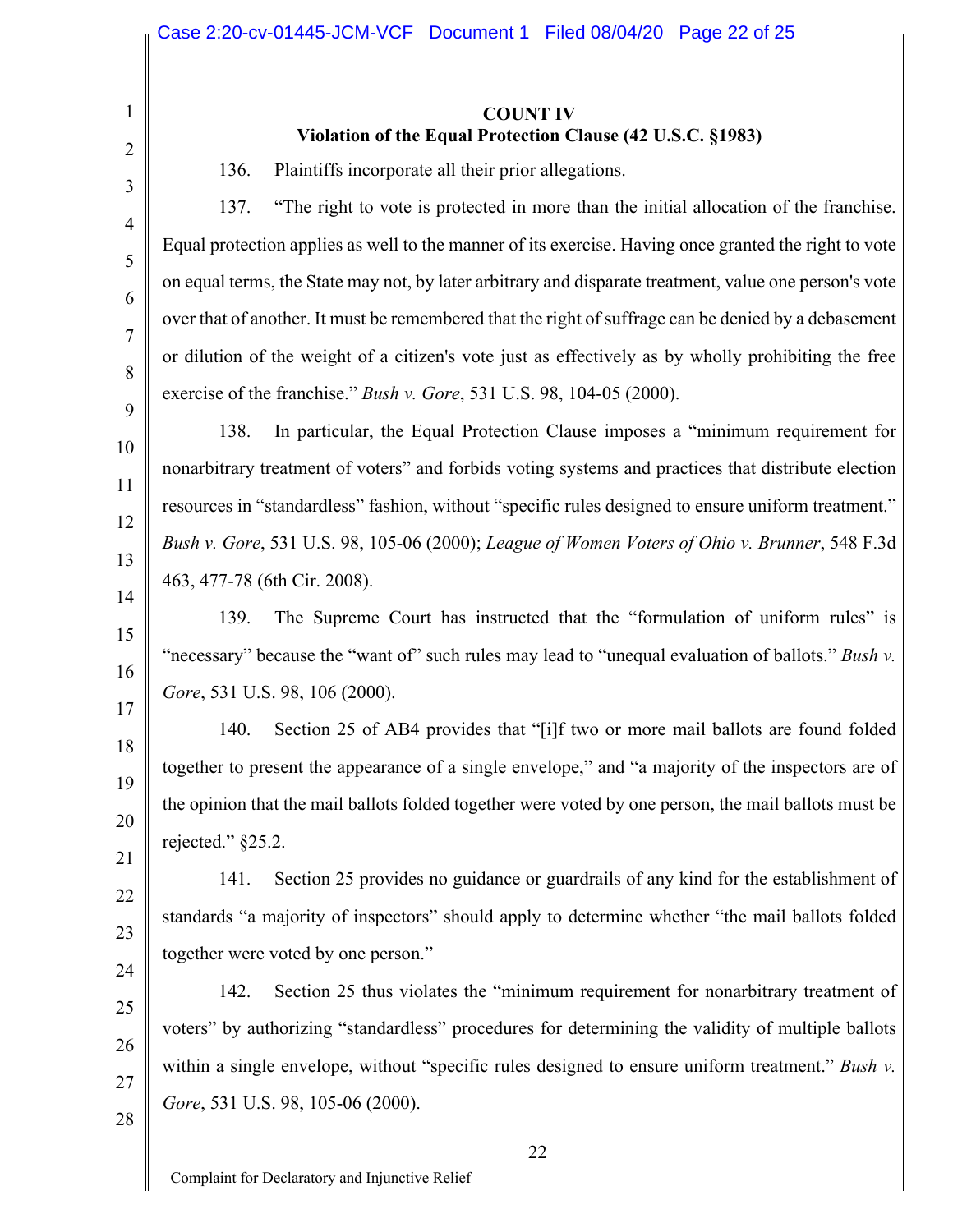# Case 2:20-cv-01445-JCM-VCF Document 1 Filed 08/04/20 Page 23 of 25

| $\mathbf{1}$   | 143.                                                                                                 | Further, Section 25 provides no "minimal procedural safeguards" to protect against                     |
|----------------|------------------------------------------------------------------------------------------------------|--------------------------------------------------------------------------------------------------------|
| $\overline{2}$ | the "unequal evaluation" of multiple ballots within a single envelope. Bush v. Gore, 531 U.S. 98,    |                                                                                                        |
| 3              | 109 (2000).                                                                                          |                                                                                                        |
| $\overline{4}$ | 144.                                                                                                 | Section 25 thus will result in Nevada's counties "us [ing] varying standards to                        |
| 5              |                                                                                                      | determine what [i]s a legal vote," contrary to the Equal Protection Clause. Bush v. Gore, 531 U.S.     |
| 6              | 98, 107 (2000).                                                                                      |                                                                                                        |
| 7              | 145.                                                                                                 | Section 25 of AB4 thus violates the Equal Protection Clause.                                           |
| 8              | 146.                                                                                                 | Defendant has acted and will continue to act under color of state law to violate the                   |
| 9              | Equal Protection Clause of the Fourteenth Amendment.                                                 |                                                                                                        |
| 10             | 147.                                                                                                 | Plaintiffs have no adequate remedy at law and will suffer serious and irreparable                      |
| 11             |                                                                                                      | harm to their constitutional rights unless Defendant is enjoined from implementing and enforcing       |
| 12             | Section 25 of AB4.                                                                                   |                                                                                                        |
| 13             |                                                                                                      | <b>COUNT V</b>                                                                                         |
| 14             |                                                                                                      | Violation of the Right to Vote (42 U.S.C. §1983)                                                       |
| 15             | 148.                                                                                                 | Plaintiffs incorporate all their prior allegations.                                                    |
| 16             | 149.                                                                                                 | AB4, which upends Nevada's election laws and requires massive changes in                               |
| 17             |                                                                                                      | election procedures and processes, makes voter fraud and other ineligible voting inevitable.           |
| 18             | 150.                                                                                                 | AB4 requires counties to accept and count ballots received after Election Day-                         |
| 19             | including ballots that may have been mailed after Election Day. §§20.1(b)(2), 20.2. It establishes a |                                                                                                        |
| 20             | disparate number of in-person places for early voting and Election Day voting throughout Nevada      |                                                                                                        |
| 21             | based on a county's population, resulting in fewer in-person voting places for rural voters. §§11,   |                                                                                                        |
| 22             |                                                                                                      | 12. It fails to establish uniform statewide standards for processing and counting ballots, §22, or for |
| 23             | determining whether multiple ballots received in one envelope must be rejected, §25. It also         |                                                                                                        |
| 24             | authorizes ballot harvesting. §21.                                                                   |                                                                                                        |
| 25             | 151.                                                                                                 | The combined effect of those problematic provisions is to dilute Nevadans' honest                      |
| 26             |                                                                                                      | votes. Dilution of honest votes, to any degree, by the casting of fraudulent or illegitimate votes     |
| 27             | violates the right to vote. Reynolds, 377 U.S. at 555; Anderson, 417 U.S. at 226-27; Baker, 369      |                                                                                                        |
| 28             | U.S. at 208.                                                                                         |                                                                                                        |
|                |                                                                                                      | 2 <sub>2</sub>                                                                                         |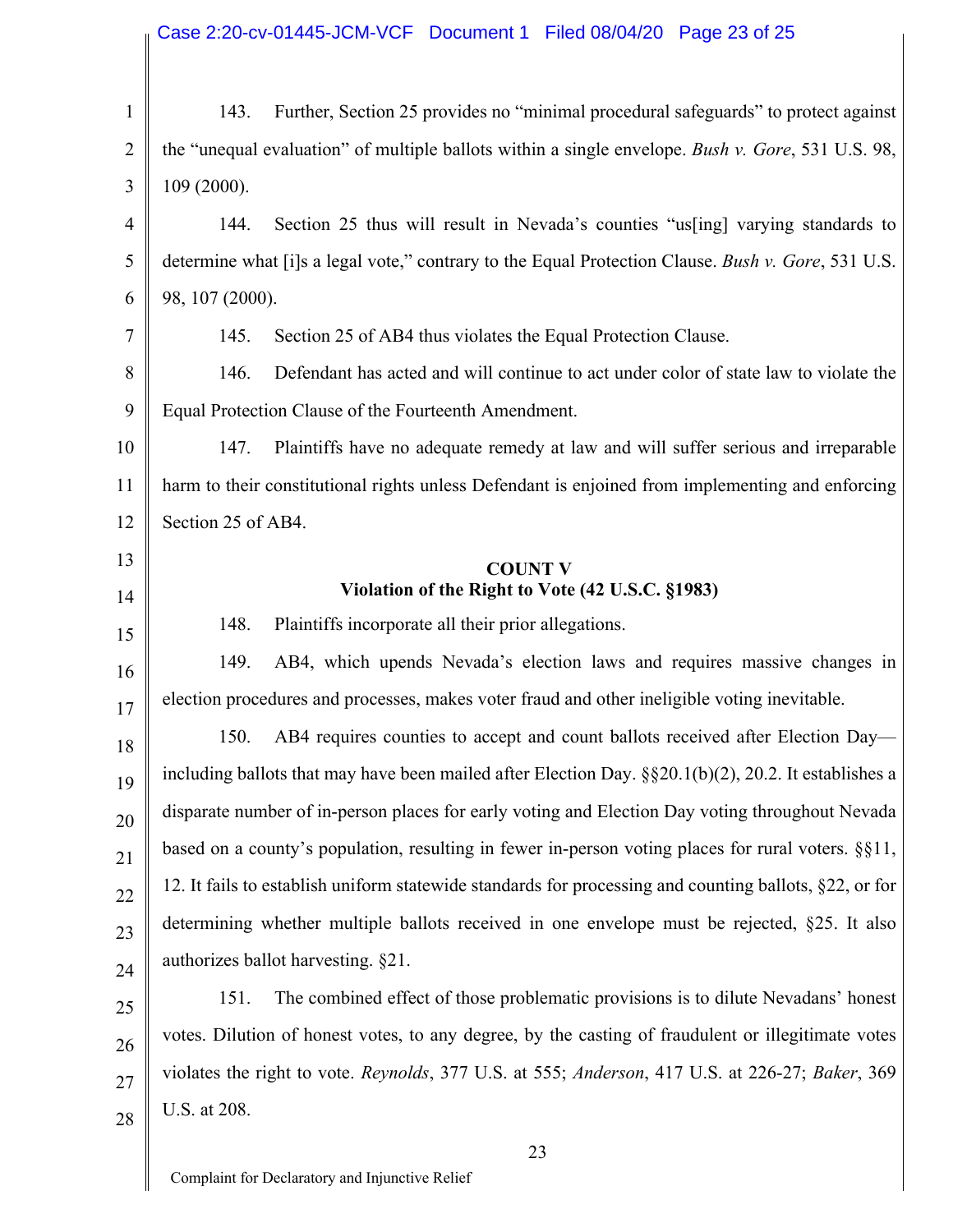# Case 2:20-cv-01445-JCM-VCF Document 1 Filed 08/04/20 Page 24 of 25

| $\mathbf{1}$   | 152.<br>The aspects of AB4 identified above facilitate fraud and other illegitimate voting           |  |  |
|----------------|------------------------------------------------------------------------------------------------------|--|--|
| $\overline{2}$ | practices for the reasons described above. Those provisions thus dilute the value of honest, lawful  |  |  |
| 3              | votes and therefore violate the Fourteenth Amendment to the U.S. Constitution.                       |  |  |
| $\overline{4}$ | 153.<br>Defendant has acted and will continue to act under color of state law to violate the         |  |  |
| 5              | Fourteenth Amendment.                                                                                |  |  |
| 6              | 154.<br>Plaintiffs have no adequate remedy at law and will suffer serious and irreparable            |  |  |
| 7              | harm to their constitutional rights unless Defendant is enjoined from implementing and enforcing     |  |  |
| 8              | AB4.                                                                                                 |  |  |
| 9              | WHEREFORE, Plaintiffs ask this Court to enter judgment in their favor and provide the                |  |  |
| 10             | following relief:                                                                                    |  |  |
| 11             | A declaratory judgment that AB4 violates 2 U.S.C. §§1, 7 and 3 U.S.C. §1, the Elections<br>a.        |  |  |
| 12             | Clause, the Electors Clause, the Supremacy Clause, and the Fourteenth Amendment.                     |  |  |
| 13             | A permanent injunction prohibiting Defendant from implementing and enforcing AB4;<br>b.              |  |  |
| 14             | A temporary restraining order and preliminary injunction granting the relief specified<br>c.         |  |  |
| 15             | above during the pendency of this action;                                                            |  |  |
| 16             | Plaintiffs' reasonable costs and expenses, including attorneys' fees; and<br>d.                      |  |  |
| 17             | All other preliminary and permanent relief that Plaintiffs are entitled to, and that the Court<br>e. |  |  |
| 18             | deems just and proper.                                                                               |  |  |
| 19             |                                                                                                      |  |  |
| 20             | Dated: August 4, 2020<br>Respectfully submitted,                                                     |  |  |
| 21             | /s/ Donald J. Campbell                                                                               |  |  |
| 22             | <b>CAMPBELL &amp; WILLIAMS</b><br>DONALD J. CAMPBELL, ESQ. (1216)                                    |  |  |
| 23             | J. COLBY WILLIAMS, ESQ. (5549)<br>700 South 7th Street                                               |  |  |
| 24             | Las Vegas, Nevada 89101                                                                              |  |  |
| 25             | Telephone: (702) 382-5222<br>Facsimile: (702) 382-0540                                               |  |  |
| 26             | djc@cwlawlv.com<br>jcw@cwlawlv.com                                                                   |  |  |
| 27             |                                                                                                      |  |  |
| 28             |                                                                                                      |  |  |
|                | 24<br>Complaint for Declaratory and Injunctive Relief                                                |  |  |
|                |                                                                                                      |  |  |